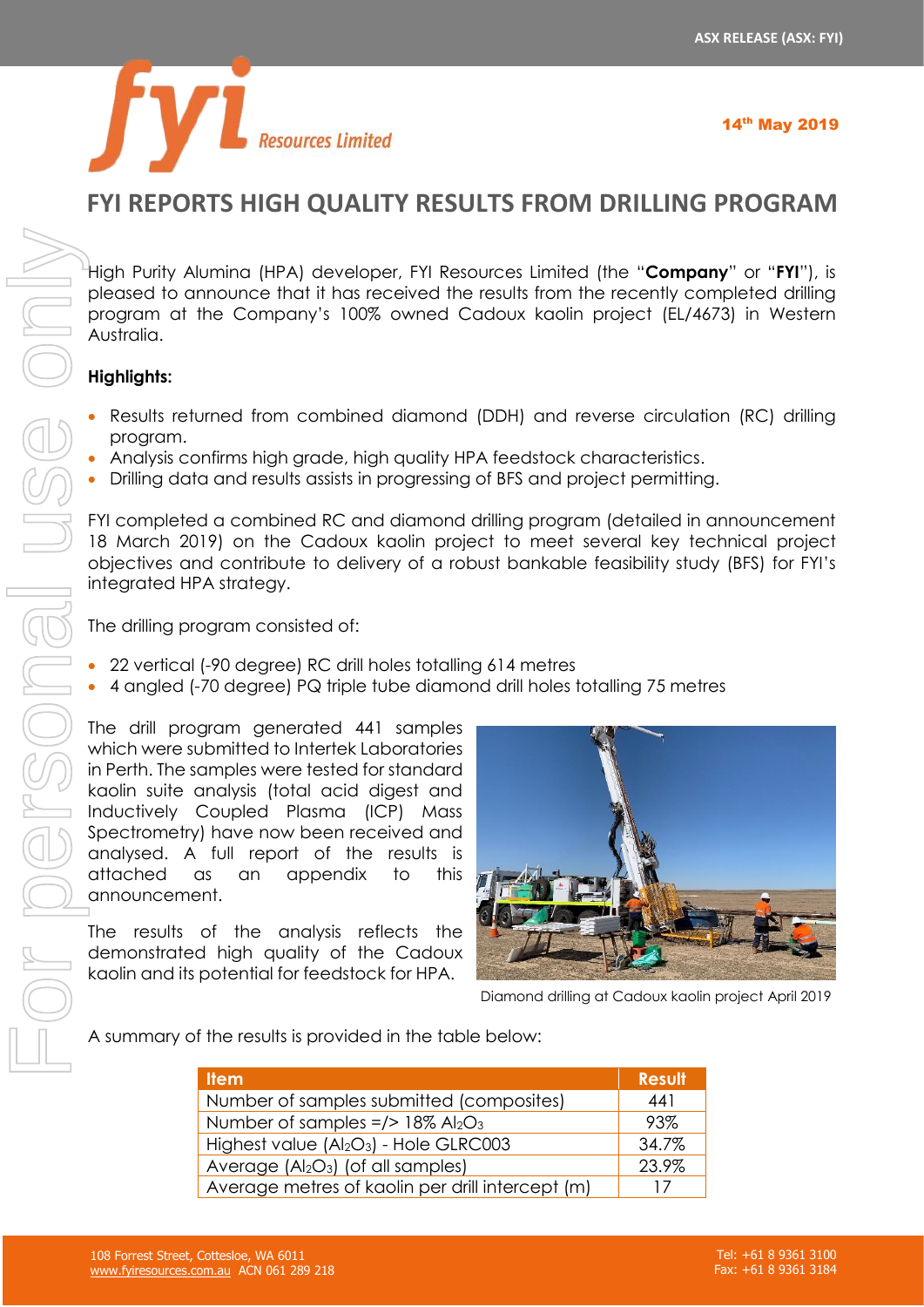

As FYI's BFS progresses and the pilot plant project studies commence, undertaking the detailed drilling campaign provides the Company with:

- Increased understanding of the project's metallurgical model in terms of grade and variation of the deposit as a feedstock;
- Additional kaolin feedstock for continued metallurgical test work and pilot plant process studies;
- Critical ore characterisation for the mining and waste disposal studies;
- Hydrological study data for processes water and environmental permitting;
- Increased technical understanding and confidence in the deposit for the upgrade from a Measured to a Proven Reserve for the first phase of mining; and
- grade control data for the first phase of mining and increase the predictability of the future production schedule.



Diamond drill core from Cadoux kaolin project April 2019

**Commenting on the drilling results, FYI Managing Director, Mr Roland Hill said:** "The program and subsequent results of the latest round of drilling are particularly pleasing as it confirms our view that the quality of the Cadoux kaolin has excellent feedstock characteristics for HPA processing and it also provides us with specific detailed information to finalise our environmental permitting and mining study phases in preparation for mine plan application – well ahead of normal submission timeframes.

# **For more information please contact:**

## **Roland Hill**

Managing Director Tel: +61 414 666 178 roland.hill@fyiresources.com.au **Simon Hinsley** Investor & Media Relations Tel: 0401 809 653

[simon@nwrcommunications.com.au](mailto:simon@nwrcommunications.com.au)

## **About FYI Resources Limited**

FYI's is positioning itself to be a significant producer of high purity alumina (4N and 5N or HPA) in a rapidly developing LED, electric vehicle, smartphone and television screen as well as other associated high-tech product markets.

The foundation of the HPA strategy is the superior quality aluminous clay (kaolin) deposit at Cadoux and positive response that the feedstock has to the Company's moderate temperature, atmospheric pressure HCl flowsheet. The strategy's attributes combine to give a potential world class HPA project.

FYI is progressing its BFS and pilot plant production studies to de-risk the HPA project strategy.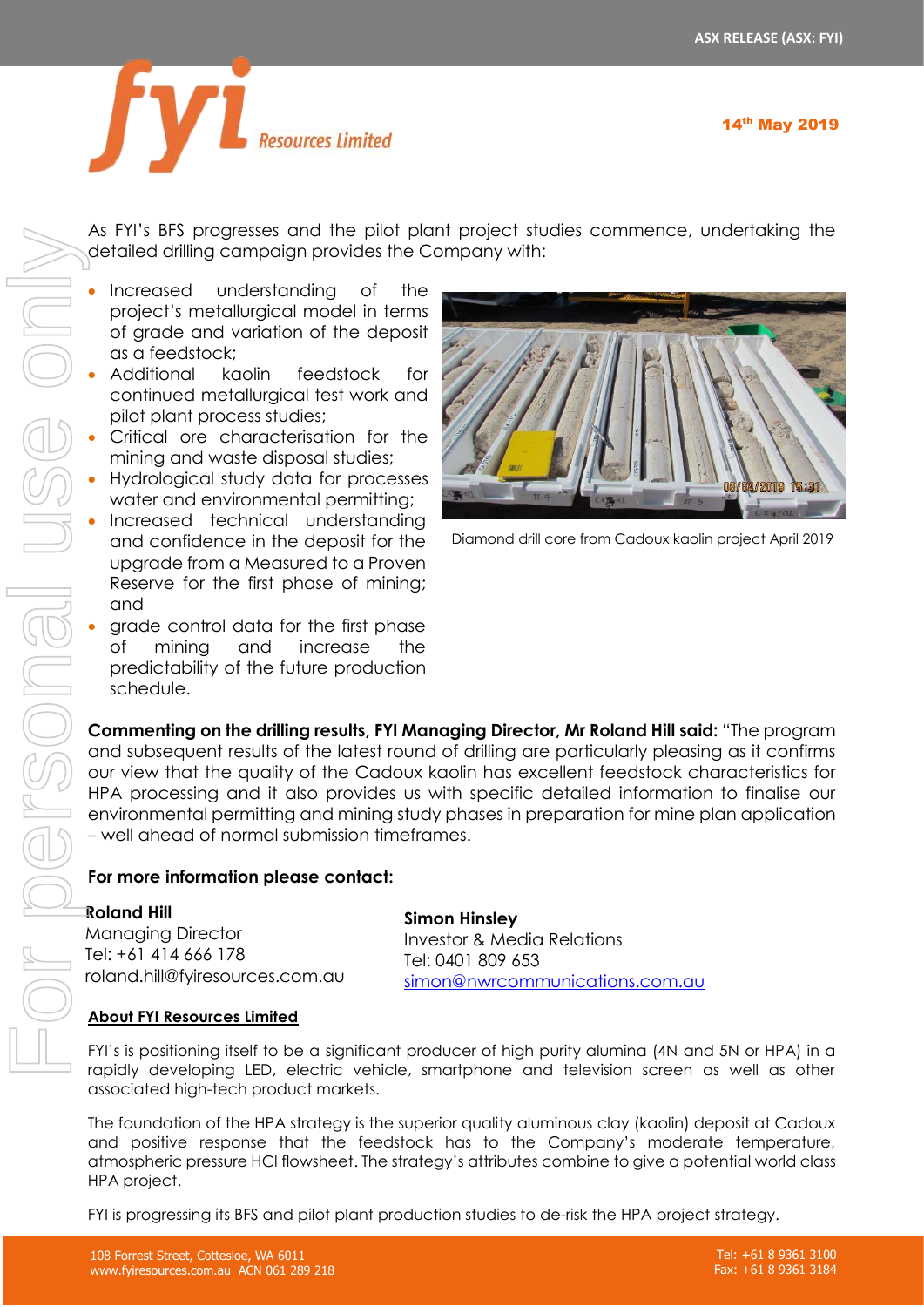

# **Competent Persons Statements**

#### **Exploration Results**

The information in this announcement that relates to Exploration Results is based on information compiled by Mr Stephan Hyland, a Competent Person who is a member of the Australian Institute of Mining and Metallurgy. Mr Hyland is an employee of Hyland Geological & Mining Consultants, and consultant to the Company. Mr Hyland has sufficient experience that is relevant to the style of mineralisation and type of deposit under consideration, and to the activity that he has undertaken to qualify as a Competent Person as defined in the 2012 Edition of the Australasian Code for the Reporting of Exploration Results, Mineral Resources and Ore Reserves. The exploration results comply with recommendations in the Australian Code for Reporting of Mineral Resources and Ore Reserves (2012) by the Joint Ore Reserves Committee (JORC). Mr Hyland consents to the inclusion of the report in the form and context in which it appears.

### **Ore Reserves**

The information in this report that relates to Ore Reserves is based on information compiled by Mr. Steve Craig, who is a Fellow of the Australasian Institute of Mining and Metallurgy. Steve Craig is a full-time employee of Orelogy Consulting Pty Ltd and has sufficient experience relevant to the style of mineralisation and type of deposit under consideration and to the activity which they are undertaking to qualify as a Competent Person as defined in the 2012 Edition of the "Australasian Code for Reporting of Exploration Results, Mineral Resources and Ore Reserves". The information is extracted from the Ore Reserve announcement released 29 October 2018 and is available to view on the Company's website at [www.fyiresources.com.au](http://www.fyiresources.com.au/) .

# **APPENDIX 1: JORC (2012) TABLE 1**

# **Section 1: Sampling Techniques and Data**

| Criteria                 | Commentary                                                                                                                                                                                                                                                                                                                                                                                                                                                                                                                                                                                                                                                                                                                                                        |
|--------------------------|-------------------------------------------------------------------------------------------------------------------------------------------------------------------------------------------------------------------------------------------------------------------------------------------------------------------------------------------------------------------------------------------------------------------------------------------------------------------------------------------------------------------------------------------------------------------------------------------------------------------------------------------------------------------------------------------------------------------------------------------------------------------|
| Sampling<br>techniques   | Reverse circulation (RC) chip samples were collected at 1 m intervals from a cone splitter mounted<br>on the side of the RC rig. 75% of the sample volume from each drilled metre was collected in a<br>900 mm x 600 mm green plastic bag, and the remaining 25% of volume is used to generate a split<br>sample which is collected in a 200 mm x 150 mm calico bag and then placed into a green plastic<br>bag and sealed to retain sample moisture. The split samples were collected directly from the<br>cyclone/splitter because the samples for assay are also measured for in situ moisture. The samples<br>were composited into 2 m samples (generated from the drill rig cone splitter) and sent to Intertek<br>for sampling analysis + moisture testing. |
|                          | For the new 'Geostatistical L' RC test program pattern samples were collected at 1.0m intervals<br>from a cone splitter on the RC rig where approximately 75% of the sample was collected in plastic<br>bags and the remaining 25% in pre-numbered calico sample bags. Following the geological<br>logging of the drill samples the relevant 1.0m split samples were collected and bagged for<br>submission to the assaying laboratory. A number of selected holes and drill intervals were also<br>sampled separately for moisture measurement determined by the "Loss on Drying" - LOD - method.                                                                                                                                                                |
| Drilling techniques      | The RC drilling program used a 450 Schramm drill rig with KL rod handler, auto maker/breaker slips<br>table, rig-mounted cone sampling system and with hammer and blade bit capabilities. Both<br>hammer and blade drilling were employed on various selected holes to gauge variability and<br>quality of sample return as well as to compare with repeat holes from previous drilling.<br>For the new 'Geostatistical L' RC test program the drill rig was the same drill rig that was used in the<br>previous drill program that is referred to in the above paragraph. All holes were completed using a<br>hammer bit.                                                                                                                                        |
|                          | Whilst diamond drilling was conducted – (DDH) the core was not sampled for analysis – the core<br>was used for geotechnical purposes.                                                                                                                                                                                                                                                                                                                                                                                                                                                                                                                                                                                                                             |
| Drill sample<br>recovery | Actual recoveries from RC drilling were measured and averaged approximately 80-90%; it is<br>considered that samples of each hole were even sized and reported as acceptable standard.                                                                                                                                                                                                                                                                                                                                                                                                                                                                                                                                                                            |
|                          | Sample recoveries from the RC drilling were weighed and measured and sizes recorded<br>demonstrating that sample recovery from all holes was of an acceptable standard. Photos of<br>separate chip (cuttings) trays were also taken to demonstrate the lithology profile of the hole.<br>Selected samples were also tested for moisture content – allowing a greater confidence in sample<br>return quality and for specific gravity testing.                                                                                                                                                                                                                                                                                                                     |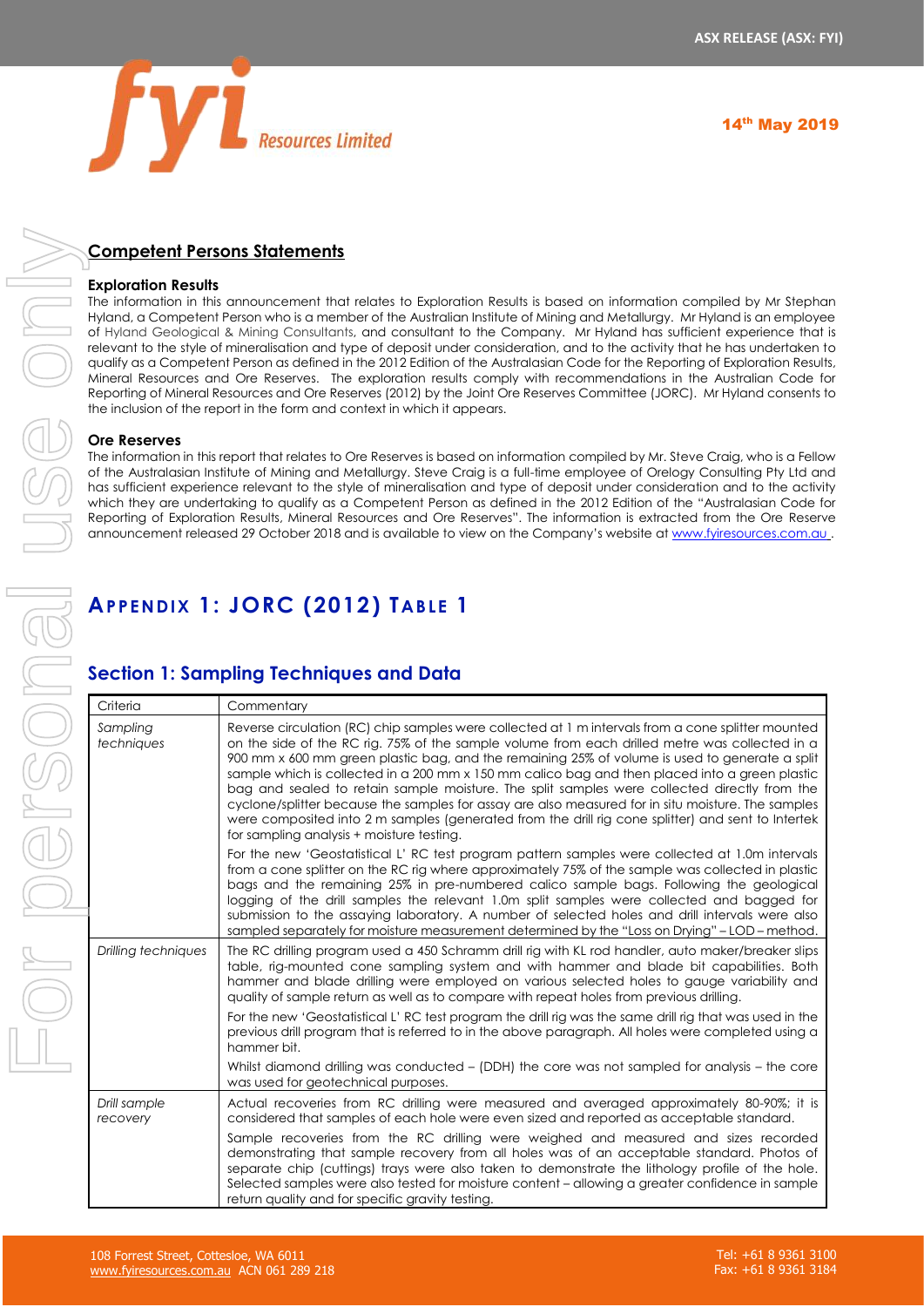

| Criteria                                                 |
|----------------------------------------------------------|
|                                                          |
| Logging                                                  |
| Subsampling<br>techniques and<br>sample<br>preparation   |
|                                                          |
|                                                          |
|                                                          |
|                                                          |
| Quality of<br>analytical data<br>and laboratory<br>tests |

| Criteria                                        | Commentary                                                                                                                                                                                                                                                                                                                                                                                                                                                                                                                                                                                                                                                                                                                                                                                                                        |
|-------------------------------------------------|-----------------------------------------------------------------------------------------------------------------------------------------------------------------------------------------------------------------------------------------------------------------------------------------------------------------------------------------------------------------------------------------------------------------------------------------------------------------------------------------------------------------------------------------------------------------------------------------------------------------------------------------------------------------------------------------------------------------------------------------------------------------------------------------------------------------------------------|
|                                                 | For the new 'Geostatistical L' RC test program sample recoveries were assessed and logged for<br>each 1.0m interval. Excepting for the surface 0-2m interval all drilling achieved sample recoveries<br>>90% and were of a size and quantity that are of an acceptable standard.                                                                                                                                                                                                                                                                                                                                                                                                                                                                                                                                                  |
| Logging                                         | RC: Chip tray samples were taken along with normal logging procedures and protocols. Two sets<br>of logging and sample correlation was conducted on site during the drilling and sampling program.<br>The chip tray samples were non-sieved and dry and photographed on a whole hole basis. All holes<br>were field logged by 1 m intervals by a qualified geologist for a variety of geological qualities,<br>characteristics and definition.                                                                                                                                                                                                                                                                                                                                                                                    |
|                                                 | For the new 'Geostatistical L' RC test program sample logging was undertaken at 1.0m intervals<br>with non-sieved chip samples collected from each metre. Chip samples were logged by a qualified<br>geologist and photographed.                                                                                                                                                                                                                                                                                                                                                                                                                                                                                                                                                                                                  |
| Subsampling<br>techniques and                   | All sampling procedures for the RC and DDH drilling has been reviewed by a qualified geologists<br>and is considered to be of a high standard.                                                                                                                                                                                                                                                                                                                                                                                                                                                                                                                                                                                                                                                                                    |
| sample<br>preparation                           | RC drilling procedure was 1 m samples split using a rig mounted cone splitter and collected in<br>marked plastic bags. 1-2 kg was collected in small green plastic bags and 4-6 kg was collected in<br>large green plastic bags. All samples were dry. 1-2 kg samples were brought back to Perth and<br>sorted into composites. Composite samples were made up from the mineralized kaolin intercepted<br>material. The composites were made using a spear making sure equal amounts were collected<br>from each metre, thus giving a homogeneous of each metre amount in the composites.                                                                                                                                                                                                                                         |
|                                                 | Samples were submitted to Intertek laboratories in Perth (using ICP analysis methods), Western<br>Australia. Also using a spear technique, bulk samples were taken of the Kaolin material intercepted<br>and samples were sent to the Bureau Veritas Australia Laboratories for x-ray fluorescence (XRF)<br>analysis on a range of elements and kaolin parameters. The quality assurance and quality control<br>(QAQC) information of the laboratory was used to determine the QAQC of the samples because<br>commercial standards for kaolin are not readily available.                                                                                                                                                                                                                                                          |
|                                                 | All sampling procedures for the RC drilling have been reviewed by a qualified geologist and is<br>considered to be of a high standard. The RC drilling sampling procedure was 1 m samples split using<br>a rig mounted cone splitter and collected in marked plastic bags. A 2 m composite sample was<br>generated from 1-2 kg collected in small calico bags which were then placed in small green plastic<br>bags. These were marked with corresponding sample numbers. At regular and ad-hoc intervals,<br>repeat samples were taken and noted as well as interspersed standard samples of quartz (blank)<br>and kaolin (standard) were also included at a 1:9 interval as sample checks for QAQC. All samples<br>were sent to Perth to Intertek for laboratory sampling interspersed with the RC drilling program<br>samples. |
|                                                 | Larger (5-10 kg) samples were collected in large green plastic bags on a 1 m sample basis and sent<br>to Independent Metallurgical Operations (IMO) for further metallurgical testwork purposes. All<br>samples were dry.                                                                                                                                                                                                                                                                                                                                                                                                                                                                                                                                                                                                         |
|                                                 | Total sample returns were measured by weighing and estimating return volume percentages. All<br>samples were "dry" other than the occasional sample that may have been affected by water<br>introduced by the driller to remove pipe blockages.                                                                                                                                                                                                                                                                                                                                                                                                                                                                                                                                                                                   |
|                                                 | The 2 m composite samples were generated from the rig mounted cone splitter ensuring equal<br>amounts were collected from each metre, thus giving a homogeneous volume for each metre in<br>the composites. Samples were submitted to Intertek laboratories in Perth, Western Australia for XRF<br>analysis methods on a range of elements and kaolin parameters as well as testing for in-situ moisture.                                                                                                                                                                                                                                                                                                                                                                                                                         |
|                                                 | For the new 'Geostatistical L' RC test program samples were processes and assayed using Intertek<br>Genalysis laboratory in Perth. The analytical technique used for all elements was XRF.                                                                                                                                                                                                                                                                                                                                                                                                                                                                                                                                                                                                                                        |
| Quality of<br>analytical data<br>and laboratory | RC: Analysis for sizing, SiO <sub>2</sub> , Al <sub>2</sub> O <sub>3</sub> , Fe <sub>2</sub> O <sub>3</sub> , TiO <sub>2</sub> , CaO, MgO, K <sub>2</sub> O, Na <sub>2</sub> O, P <sub>2</sub> O <sub>5</sub> , Mn <sub>3</sub> O <sub>4</sub> , V <sub>2</sub> O <sub>5</sub> , Cr <sub>2</sub> O <sub>3</sub> , BaO,<br>ZrO <sub>2</sub> , ZnO, SrO and LOI, was completed using XRF. Majority of duplicates are within tolerance of the<br>original assay and without bias.                                                                                                                                                                                                                                                                                                                                                    |
| tests                                           | RC: Analysis for sizing, SiO <sub>2</sub> , Al <sub>2</sub> O <sub>3</sub> , Fe <sub>2</sub> O <sub>3</sub> , TiO <sub>2</sub> , CaO, MgO, K <sub>2</sub> O, Na <sub>2</sub> O, P <sub>2</sub> O <sub>5</sub> , Mn <sub>3</sub> O <sub>4</sub> , Cr <sub>2</sub> O <sub>3</sub> and LOI,<br>was completed using XRF methods in a globally recognized analysis laboratory. All the inserted<br>repeat samples, duplicates, blanks and standards are within tolerance of the original assay and<br>without significant bias.                                                                                                                                                                                                                                                                                                        |
|                                                 | Selected RC samples were also tested for moisture (LOD) by Intertek Laboratories.                                                                                                                                                                                                                                                                                                                                                                                                                                                                                                                                                                                                                                                                                                                                                 |
|                                                 | The internal standard, blank and duplicate results are within acceptable limits and indicate that the<br>field and laboratory sample preparation was under control.                                                                                                                                                                                                                                                                                                                                                                                                                                                                                                                                                                                                                                                               |
|                                                 | Both ALS and Intertek employ their own internal blank and standard testing regimes for additional<br>QA/QC.                                                                                                                                                                                                                                                                                                                                                                                                                                                                                                                                                                                                                                                                                                                       |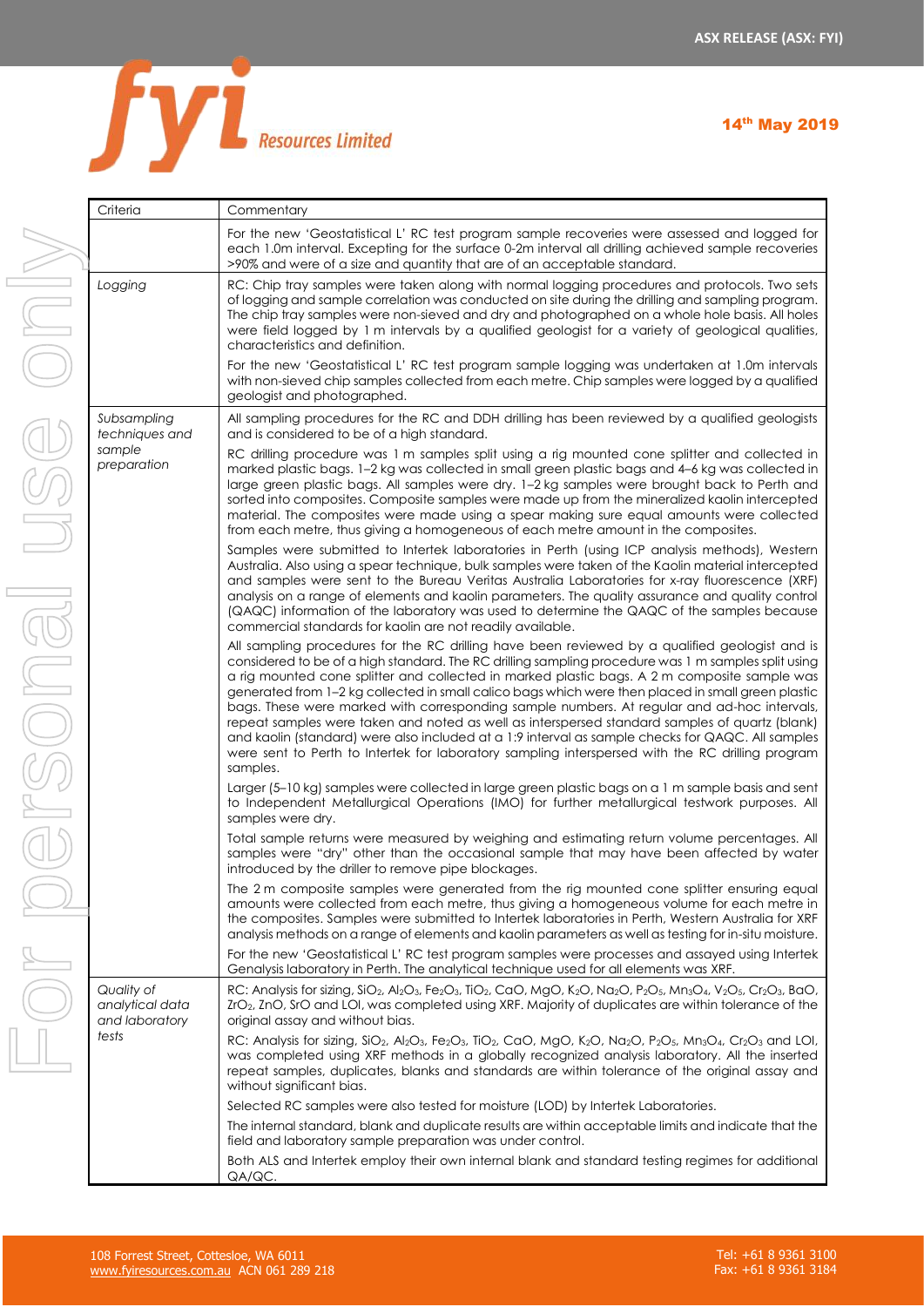

| Criteria                                                         |                                                                                                          | Commentary                                                                                                                                                                                          |  |
|------------------------------------------------------------------|----------------------------------------------------------------------------------------------------------|-----------------------------------------------------------------------------------------------------------------------------------------------------------------------------------------------------|--|
| Verification of<br>sampling and<br>analyses                      |                                                                                                          | RC: Geologic<br>data are cap<br>supervising ge<br>No adjustmen<br>The RC drilling<br>program that<br>previous AC h<br>between the<br>drilling could r<br>Sample inforn<br>logging code<br>database. |  |
|                                                                  |                                                                                                          | The March/Ap<br>of the previou                                                                                                                                                                      |  |
|                                                                  |                                                                                                          | The new 'Geo<br>test program<br>also immediat<br>of nearby hole                                                                                                                                     |  |
| Location of data<br>points                                       |                                                                                                          | All drill holes (R<br>accuracy). Th<br>All holes are a<br>Surtech Geop<br>For the new '<br>surveyor using                                                                                           |  |
| Data spacing and<br>distribution                                 |                                                                                                          | The March/Ap<br>specially seled<br>spaced defini<br>The Diamond<br>degrees with<br>to provide cor                                                                                                   |  |
|                                                                  |                                                                                                          | The new 'Gec<br>5m extending                                                                                                                                                                        |  |
| Orientation of<br>data in relation to<br>geological<br>structure |                                                                                                          | All RC drill hc<br>considered to<br>The DDH hole:<br>For the new '<br>oriented to int                                                                                                               |  |
| Sample security                                                  |                                                                                                          | All samples w<br>stored securel<br>For the new 'O                                                                                                                                                   |  |
| Audits or reviews                                                | tied and trans<br>Representativ<br>execution<br>Οf<br>mineralisation<br>geological dc<br>data internally |                                                                                                                                                                                                     |  |
| Section 2: Reporting of Ex                                       |                                                                                                          |                                                                                                                                                                                                     |  |
| Criteria                                                         |                                                                                                          | Commer                                                                                                                                                                                              |  |
| Mineral tenement and                                             | The gran                                                                                                 |                                                                                                                                                                                                     |  |

| Verification of<br>sampling and<br>analyses | RC: Geological personnel supervised the sampling, and infill drill holes were completed. Primary<br>data are captured on paper in the field and then re-entered into spreadsheet format by the<br>supervising geologist, to then be loaded into the company's database.                                                                                                                                                                                                                       |  |  |  |  |  |
|---------------------------------------------|-----------------------------------------------------------------------------------------------------------------------------------------------------------------------------------------------------------------------------------------------------------------------------------------------------------------------------------------------------------------------------------------------------------------------------------------------------------------------------------------------|--|--|--|--|--|
|                                             | No adjustments are made to any assay data.                                                                                                                                                                                                                                                                                                                                                                                                                                                    |  |  |  |  |  |
|                                             | The RC drilling program also included verification drilling and sampling of the previous AC drilling<br>program that was completed in May 2017. The verification included six repeat RC holes against the<br>previous AC holes. Analysis of the chemical analysis results indicated that there was minimal bias<br>between the two drilling types and mean grades are very similar indicating that the previous AC<br>drilling could reasonably be used in a Mineral Resource estimate (MRE). |  |  |  |  |  |
|                                             | Sample information is recorded at the time of sampling on field logging sheets using standard<br>logging codes and then re-entered into spreadsheet format for loading to the company's<br>database.                                                                                                                                                                                                                                                                                          |  |  |  |  |  |
|                                             | The March/April 2019 RC and DDH drilling was also used to confirm and support the drilling of results<br>of the previous AC and RC campaigns – with the results being regarded as very consistent.                                                                                                                                                                                                                                                                                            |  |  |  |  |  |
|                                             | The new 'Geostatistical L' RC test program was centered on previous RC drill hole CXRC045. The<br>test program was designed to test close range mineralization variability immediately north of and<br>also immediately east of this hole. The N-S drill-line part of the program assisted with the verification<br>of nearby holes CXR057 and CXR065 drilled previously.                                                                                                                     |  |  |  |  |  |
| Location of data<br>points                  | All drill holes (RC and DDH) have been accurately surveyed by a licensed contract surveyor (±10 cm<br>accuracy). The collar locations were also checked by the site geologist using a Garmin GPS at site.<br>All holes are drilled up to a maximum of 36 m and were followed up with downhole surveying by<br>Surtech Geophysical Services.                                                                                                                                                   |  |  |  |  |  |
|                                             | For the new 'Geostatistical L' RC test program drill-hole collars were surveyed by a Licensed Mine<br>surveyor using a differential GPS system with an accuracy of approximately 10cm.                                                                                                                                                                                                                                                                                                        |  |  |  |  |  |
| Data spacing and<br>distribution            | The March/April 2019 RC drilling totaled 22 holes and was completed on a 5m linear spacing in a<br>specially selected area of the designated first phase of mining (first 3 years) – thus providing close<br>spaced definition of the orebody.                                                                                                                                                                                                                                                |  |  |  |  |  |
|                                             | The Diamond Drill Hole (DDH) portion of this program included 4 PQ triple tube holes angled at -70<br>degrees with various azimuths. This drilling was used to support the previous drilling campaigns and<br>to provide core for both geotechnical and metallurgical characterization studies.                                                                                                                                                                                               |  |  |  |  |  |
|                                             | The new 'Geostatistical L' RC test program used sample spacing of 5m along the E-W section and<br>5m extending out to 10m and 15m along the N-S section line.                                                                                                                                                                                                                                                                                                                                 |  |  |  |  |  |
| Orientation of<br>data in relation to       | All RC drill holes were vertical given the horizontal nature of deposit. The risk of sample bias is<br>considered to be low.                                                                                                                                                                                                                                                                                                                                                                  |  |  |  |  |  |
| geological                                  | The DDH holes were drilled at -70 degrees at various azimuths                                                                                                                                                                                                                                                                                                                                                                                                                                 |  |  |  |  |  |
| structure                                   | For the new 'Geostatistical L' RC test program drill-hole orientation were also vertical, optimally<br>oriented to intersect the horizontal nature of mineralization profile.                                                                                                                                                                                                                                                                                                                 |  |  |  |  |  |
| Sample security                             | All samples were under supervision from the rig to the laboratory. All residual sample material is<br>stored securely in sealed bags.                                                                                                                                                                                                                                                                                                                                                         |  |  |  |  |  |
|                                             | For the new 'Geostatistical L' RC test program samples were secured in polypropylene bags, cable<br>tied and transported to the Perth laboratory by a local freight company.                                                                                                                                                                                                                                                                                                                  |  |  |  |  |  |
| Audits or reviews                           | Representatives of the Competent Person (CP) from HGMC and Orelogy were responsible for the<br>execution of the RC and DDH drilling programs. The CP's representative examined the<br>mineralisation occurrence and were responsible for logging of the RC drilling intervals. The<br>geological data is deemed fit for use in the MRE. Orelogy and HGMC has respectively reviewed the<br>data internally.                                                                                    |  |  |  |  |  |

# **Section 2: Reporting of Exploration Results**

| Criteria                                   | Commentary                                                                                                                                                                                                                                                                                                                                                                         |
|--------------------------------------------|------------------------------------------------------------------------------------------------------------------------------------------------------------------------------------------------------------------------------------------------------------------------------------------------------------------------------------------------------------------------------------|
| Mineral tenement and<br>land tenure status | The granted exploration licence 70/4673 in Western Australia, covering an area of 59 km <sup>2</sup> .                                                                                                                                                                                                                                                                             |
| Exploration done by<br>other parties       | White Gold Kaolin (WGK) carried out all the previous prospecting and drilling work that is on the<br>tenement EL 70/4673. The AC drilling comprises of 47 drill holes for 824 m. The exploration work<br>was carried out from 2011 to 2014.                                                                                                                                        |
| Geology                                    | The project area is underlain by weathered granitoid Archaean rock of the Yilgarn Granites is<br>the likely parent material for the kaolin. Here, deep weathering of the feldspathic and<br>ferromagnesian minerals within the metamorphosed granitic has resulted in the formation of<br>kaolinite. There is no outcrop but recognizable granitoid fragmental rocks are sometimes |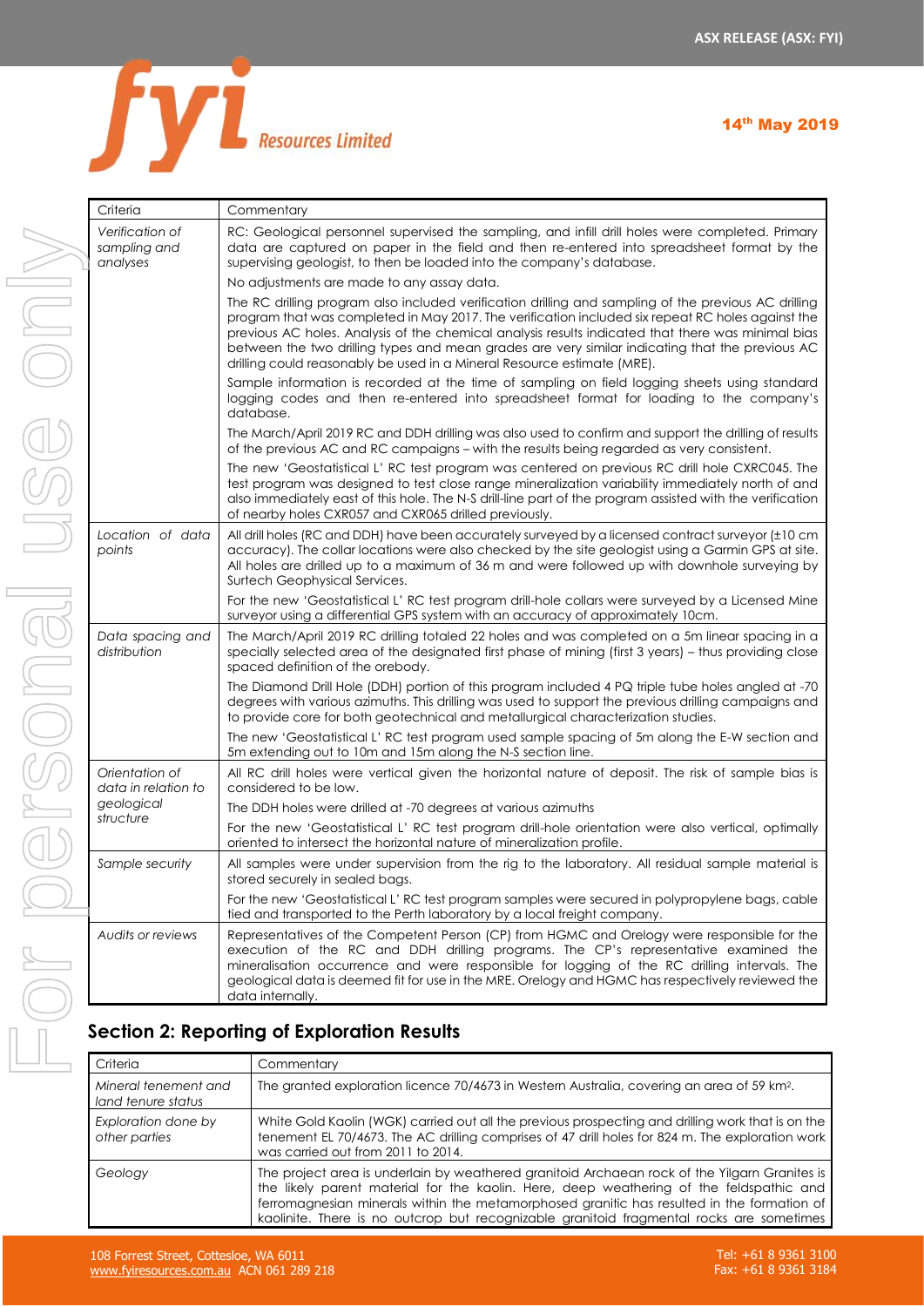

| Criteria                                                               | Commentary                                                                                                                                                                                                                                                                                                                                                                                                                                                                                                                                                                                                                                                                                                                                                                                                                                                                                     |
|------------------------------------------------------------------------|------------------------------------------------------------------------------------------------------------------------------------------------------------------------------------------------------------------------------------------------------------------------------------------------------------------------------------------------------------------------------------------------------------------------------------------------------------------------------------------------------------------------------------------------------------------------------------------------------------------------------------------------------------------------------------------------------------------------------------------------------------------------------------------------------------------------------------------------------------------------------------------------|
|                                                                        | present just below surface. The crust of the overburden comprises gravel and sands over reddish<br>to off-white clay. White kaolin underlies the overburden followed by weathered, partial oxidised<br>and then fresh granitoids at depth.                                                                                                                                                                                                                                                                                                                                                                                                                                                                                                                                                                                                                                                     |
|                                                                        | The recent drilling at the property has revealed a weathering profile which is very common in<br>Western Australia with the granitoid rocks, deeply weathered forming a leached, kaolinized<br>zone under a lateritic crust. Analysis at the Laboratory shows particle size distributions are typical<br>of "primary style" kaolins produced from weathered granites. The crust of overburden comprises<br>gravel and sands over reddish to off-white clay to an average depth of 5 m. White kaolin then<br>averages approximately 16 m before orange to yellow sandy and mottled clays are intersected<br>which are followed by recognisable rounded granitoid material. The thickness of the kaolin<br>profile varies from less than 1 m to a maximum of 22 m. Fresh granitoids are found at depths of<br>between 10 m and 30 m. All kaolin resources are within 4 m to 11 m of the surface. |
| Drill hole information                                                 | 22 Reverse Circulation drill holes were drilled on an approximate 5m x 5m "L" pattern at -90 dip<br>and 0 degrees azimuth. The Deepest hole was approximately 32m deep with the average being<br>approximately 28.5m deep. Sample and drill hole coordinates are provided in the appendix<br>attached to this announcement                                                                                                                                                                                                                                                                                                                                                                                                                                                                                                                                                                     |
| Data aggregation<br>methods                                            | Cadoux's geological model required a minimum thickness intercept of 2m of kaolinite with the<br>requirement of having to be visually bright white to be included in the estimate. Samples within<br>the wireframe were composited to 2m intervals based on visually contiguous down-hole<br>intervals. The sample intervals were selected by the site project Geologist. No high-grade cuts<br>were applied. Industry standard for Kaolinite cutoffs are a maximum value of 0.7% Fe2O3, 0.5%<br>TiO2 and 2% K2O. Assay results from drilling were all lower than the cutoff values.                                                                                                                                                                                                                                                                                                            |
| Relationship between<br>mineralisation widths<br>and intercept lengths | All RC drill holes are vertical (-90). The orientation of the drilling is approximately perpendicular<br>to the strike and dip of the mineralisation.                                                                                                                                                                                                                                                                                                                                                                                                                                                                                                                                                                                                                                                                                                                                          |
|                                                                        | The DDH were not reported for analysis - but were drilled at varying azimuths and dips - selected<br>for geotechnical purposes                                                                                                                                                                                                                                                                                                                                                                                                                                                                                                                                                                                                                                                                                                                                                                 |
| Diagrams                                                               | No diagrams included in this announcement.                                                                                                                                                                                                                                                                                                                                                                                                                                                                                                                                                                                                                                                                                                                                                                                                                                                     |
| <b>Balanced reporting</b>                                              | The reporting is considered to be balanced                                                                                                                                                                                                                                                                                                                                                                                                                                                                                                                                                                                                                                                                                                                                                                                                                                                     |
| Other substantive<br>exploration data                                  | Nothing material to report.                                                                                                                                                                                                                                                                                                                                                                                                                                                                                                                                                                                                                                                                                                                                                                                                                                                                    |
| Further work                                                           | Metallurgical testwork is continuing to optimize the HPA refining processes.                                                                                                                                                                                                                                                                                                                                                                                                                                                                                                                                                                                                                                                                                                                                                                                                                   |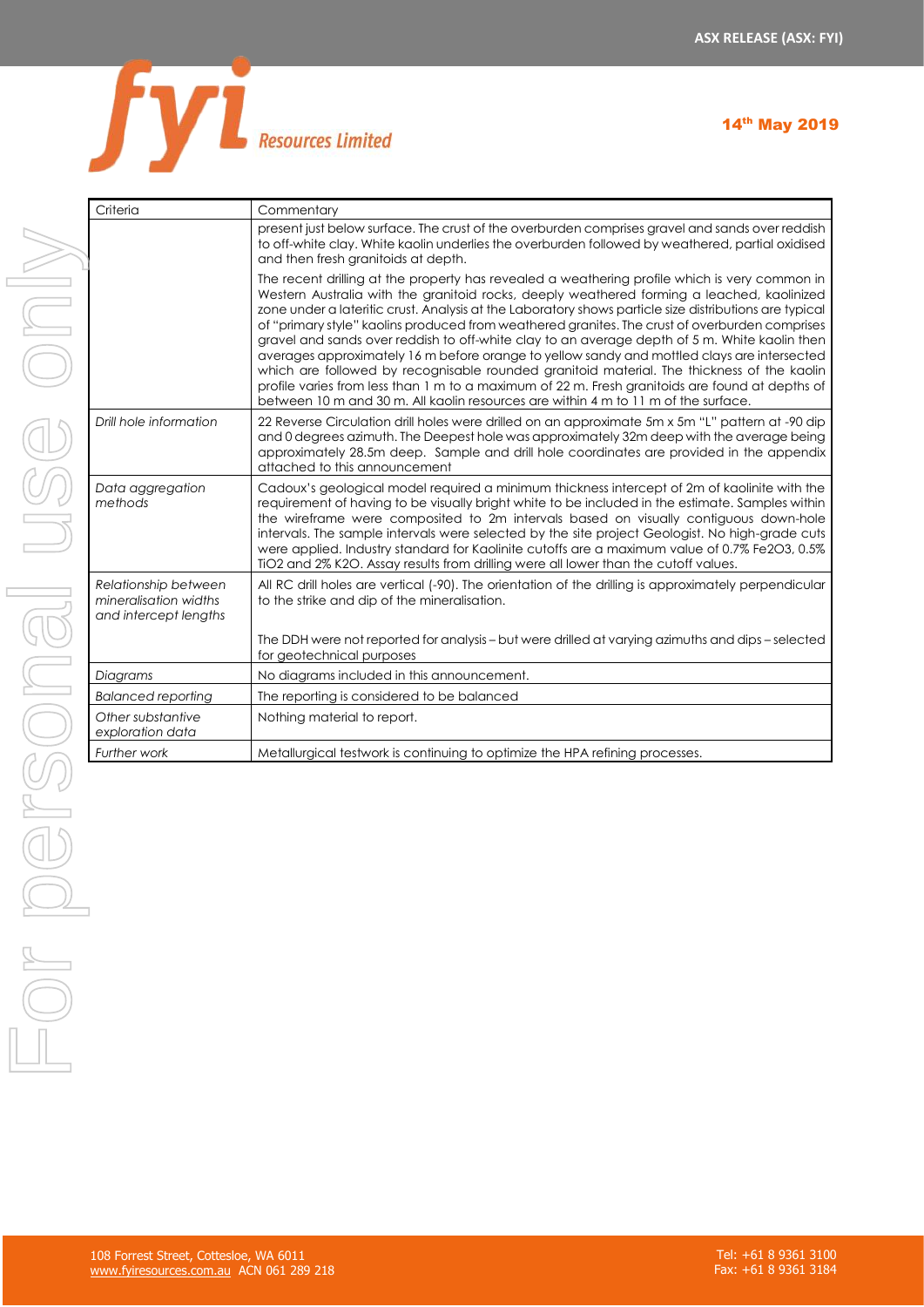

# **Sample results from Intertek laboratories for the Cadoux drilling program March/April 2019. (Reported cut-off grade >18% Al2O3)**

|                |                       | Al <sub>2</sub> O <sub>3</sub><br>$\%$ | Fe <sub>2</sub> O <sub>3</sub><br>% | $K_2O$<br>% | LOI<br>% | Na <sub>2</sub> O<br>% | P <sub>2</sub> O <sub>5</sub><br>% | SO <sub>3</sub><br>% | SiO <sub>2</sub><br>% | TiO <sub>2</sub><br>% |
|----------------|-----------------------|----------------------------------------|-------------------------------------|-------------|----------|------------------------|------------------------------------|----------------------|-----------------------|-----------------------|
| Hole_ID        | <b>SAMPLE NUMBERS</b> |                                        |                                     |             |          |                        |                                    |                      |                       |                       |
| <b>GLRC001</b> | 519002 EST            | 6606200 NTH                            |                                     |             |          |                        |                                    |                      |                       |                       |
| <b>GLRC001</b> | <b>CXRC30006</b>      | 33.2                                   | 0.7                                 | 0.0         | 12.1     | 0.1                    | 0.0                                | 0.0                  | 52.8                  | 0.9                   |
| <b>GLRC001</b> | <b>CXRC30007</b>      | 29.7                                   | 0.8                                 | 0.0         | 10.7     | 0.1                    | 0.0                                | 0.0                  | 58.0                  | 1.1                   |
| <b>GLRC001</b> | <b>CXRC30008</b>      | 26.7                                   | 0.7                                 | 0.0         | 9.5      | 0.1                    | 0.0                                | 0.0                  | 62.2                  | 1.2                   |
| <b>GLRC001</b> | <b>CXRC30009</b>      | 27.5                                   | 0.8                                 | 0.1         | 9.8      | 0.1                    | 0.0                                | 0.0                  | 60.5                  | 1.0                   |
| <b>GLRC001</b> | CXRC30010             | 30.0                                   | 0.6                                 | 0.1         | 8.8      | 0.1                    | 0.0                                | 0.0                  | 59.6                  | 1.1                   |
| <b>GLRC001</b> | CXRC30012             | 31.4                                   | 0.6                                 | 0.2         | 11.4     | 0.1                    | 0.1                                | 0.0                  | 54.8                  | 0.8                   |
| <b>GLRC001</b> | CXRC30013             | 25.2                                   | 1.0                                 | 0.1         | 9.2      | 0.1                    | 0.0                                | 0.0                  | 63.9                  | 0.7                   |
| <b>GLRC001</b> | CXRC30014             | 26.6                                   | 0.6                                 | 0.1         | 9.6      | 0.2                    | 0.0                                | 0.0                  | 62.2                  | 0.6                   |
| <b>GLRC001</b> | CXRC30015             | 25.0                                   | 1.3                                 | 0.1         | 8.9      | 0.2                    | 0.0                                | 0.0                  | 64.1                  | 0.7                   |
| <b>GLRC001</b> | <b>CXRC30017</b>      | 27.0                                   | 1.1                                 | 0.1         | 9.7      | 0.2                    | 0.1                                | 0.0                  | 61.3                  | 0.7                   |
| <b>GLRC001</b> | CXRC30018             | 25.7                                   | 0.7                                 | 0.1         | 9.3      | 0.1                    | 0.1                                | 0.0                  | 63.1                  | 0.7                   |
| <b>GLRC001</b> | <b>CXRC30019</b>      | 23.4                                   | 1.0                                 | 0.5         | 8.3      | 0.2                    | 0.1                                | 0.0                  | 65.5                  | 0.8                   |
| <b>GLRC001</b> | <b>CXRC30020</b>      | 23.4                                   | 0.7                                 | 1.5         | 8.1      | 0.2                    | 0.1                                | 0.0                  | 65.4                  | 0.8                   |
| <b>GLRC001</b> | <b>CXRC30022</b>      | 21.6                                   | 0.7                                 | 2.9         | 6.7      | 0.2                    | 0.1                                | 0.0                  | 67.2                  | 0.7                   |
| <b>GLRC001</b> | <b>CXRC30023</b>      | 20.7                                   | 1.0                                 | 3.4         | 6.2      | 0.3                    | 0.2                                | 0.0                  | 66.9                  | 0.8                   |
| <b>GLRC002</b> | 519012 EST            | 6606200 NTH                            |                                     |             |          |                        |                                    |                      |                       |                       |
| GLRC002        | <b>CXRC30032</b>      | 30.4                                   | 1.0                                 | 0.0         | 11.2     | 0.1                    | 0.0                                | 0.0                  | 56.6                  | 0.7                   |
| GLRC002        | CXRC30033             | 26.8                                   | 1.3                                 | 0.0         | 9.5      | 0.1                    | 0.0                                | 0.0                  | 61.7                  | 0.7                   |
| GLRC002        | CXRC30034             | 26.4                                   | 0.8                                 | 0.1         | 9.5      | 0.1                    | 0.0                                | 0.0                  | 62.5                  | 0.7                   |
| GLRC002        | CXRC30035             | 25.4                                   | 1.1                                 | 0.1         | 9.0      | 0.1                    | 0.0                                | 0.0                  | 63.5                  | 0.7                   |
| GLRC002        | CXRC30037             | 23.8                                   | 1.1                                 | 0.4         | 8.3      | 0.1                    | 0.0                                | 0.0                  | 65.9                  | 0.5                   |
| GLRC002        | <b>CXRC30038</b>      | 26.1                                   | 0.7                                 | 0.2         | 9.3      | 0.1                    | 0.1                                | 0.0                  | 62.1                  | 1.3                   |
| <b>GLRC002</b> | <b>CXRC30039</b>      | 27.1                                   | 0.8                                 | 0.1         | 9.7      | 0.1                    | 0.1                                | 0.0                  | 60.4                  | 1.3                   |
| GLRC002        | <b>CXRC30040</b>      | 29.7                                   | 0.8                                 | 0.1         | 11.4     | 0.1                    | 0.1                                | 0.0                  | 55.9                  | 1.5                   |
| <b>GLRC002</b> | CXRC30041             | 19.5                                   | 1.4                                 | 0.2         | 7.5      | 0.1                    | 0.1                                | 0.0                  | 69.4                  | 1.6                   |
| GLRC002        | <b>CXRC30042</b>      | 23.8                                   | 1.0                                 | 0.2         | $8.8\,$  | 0.1                    | 0.0                                | $0.0\,$              | 65.5                  | 0.8                   |
| GLRC002        | <b>CXRC30043</b>      | 21.3                                   | 0.6                                 | 0.2         | 8.0      | 0.1                    | $0.0\,$                            | $0.0\,$              | 69.1                  | 0.5                   |
| GLRC002        | <b>CXRC30044</b>      | 22.8                                   | 0.9                                 | 0.6         | 8.2      | 0.1                    | 0.1                                | 0.0                  | 66.8                  | 0.5                   |
| GLRC002        | <b>CXRC30045</b>      | 21.9                                   | 0.8                                 | 2.1         | 7.5      | 0.1                    | 0.1                                | 0.0                  | 66.8                  | 0.4                   |
| <b>GLRC002</b> | <b>CXRC30046</b>      | 18.0                                   | 0.9                                 | 4.4         | 5.0      | 0.2                    | 0.1                                | 0.0                  | 70.4                  | 0.4                   |
| <b>GLRC003</b> | 519017 EST            | 6606200 NTH                            |                                     |             |          |                        |                                    |                      |                       |                       |
| GLRC003        | <b>CXRC30056</b>      | 28.7                                   | 0.9                                 | 0.0         | 10.5     | 0.1                    | $0.0\,$                            | 0.0                  | 58.7                  | 1.0                   |
| GLRC003        | <b>CXRC30057</b>      | 21.2                                   | 1.0                                 | 0.1         | 7.4      | 0.1                    | 0.0                                | 0.0                  | 69.3                  | 0.6                   |
| GLRC003        | <b>CXRC30058</b>      | 19.5                                   | 0.8                                 | 0.3         | 6.7      | 0.1                    | 0.0                                | 0.0                  | 72.3                  | 0.2                   |
| GLRC003        | <b>CXRC30059</b>      | 20.4                                   | 1.7                                 | 0.3         | 6.8      | 0.1                    | 0.0                                | 0.0                  | 70.2                  | 0.3                   |
| GLRC003        | CXRC30061             | 32.9                                   | 0.5                                 | 0.1         | 11.8     | 0.2                    | 0.1                                | 0.0                  | 52.8                  | 1.5                   |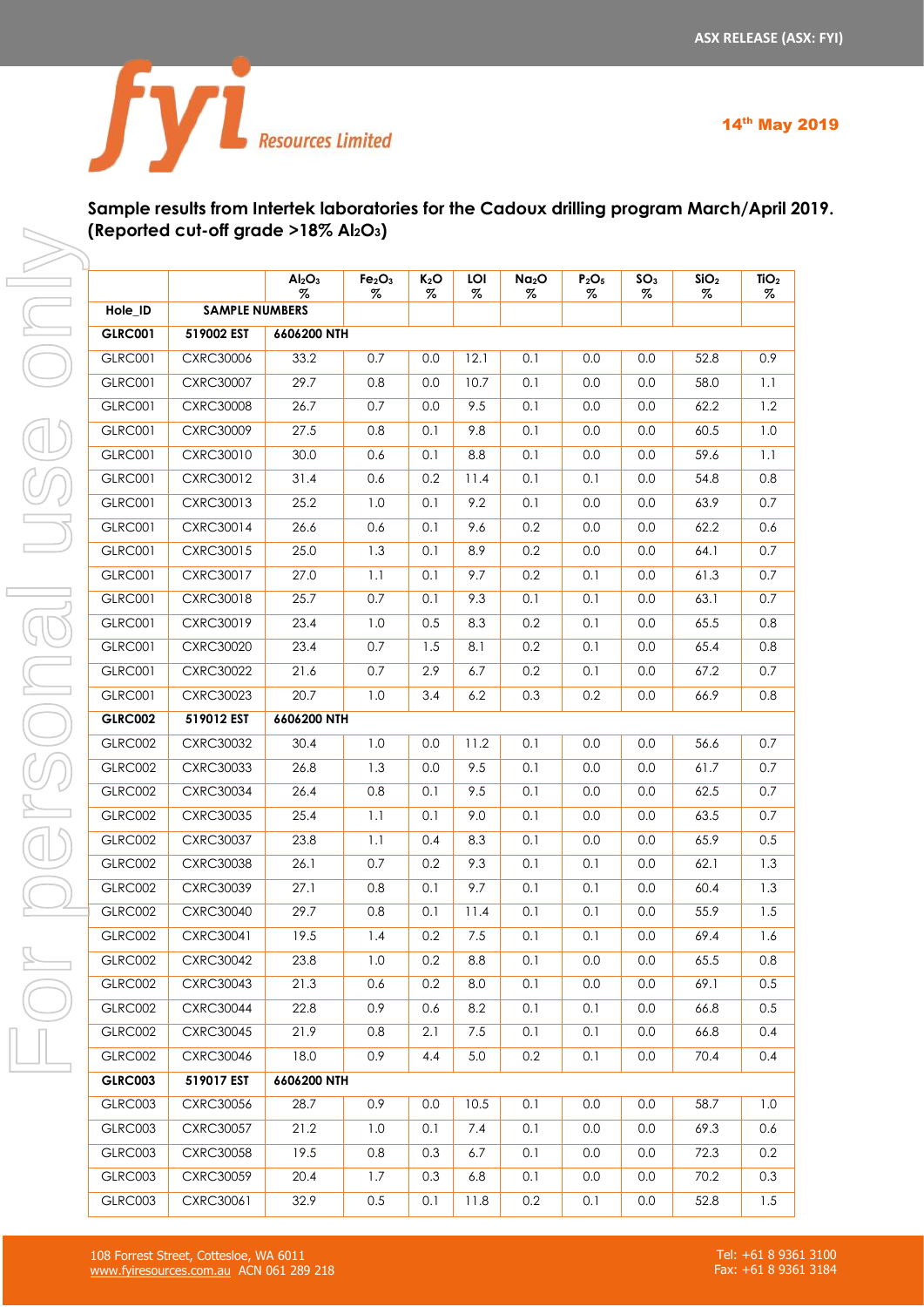|  | <b>Resources Limited</b> |
|--|--------------------------|

| GLRC003 | <b>CXRC30062</b> | 24.0 | 0.7 | 0.2 | 8.3 | 0.1 | 0.1 | 0.0 | 66.0 | 0.3 |
|---------|------------------|------|-----|-----|-----|-----|-----|-----|------|-----|
| GLRC003 | <b>CXRC30064</b> | 22.6 | 0.8 | 0.1 | 8.3 | 0.1 | 0.1 | 0.0 | 67.4 | 0.3 |
| GLRC003 | CXRC30065        | 27.7 | 0.6 | 0.2 | 9.9 | 0.1 | 0.1 | 0.0 | 60.7 | 0.4 |
| GLRC003 | <b>CXRC30066</b> | 30.4 | 0.5 | 0.2 | 1.1 | 0.2 | 0.1 | 0.0 | 56.7 | 0.7 |

GLRC005 CXRC30121 19.0 0.7 4.3 5.4 0.2 0.1 0.0 69.1 0.5

GLRC006 CXRC30129 21.6 0.9 0.0 8.1 0.1 0.0 0.0 67.9 1.1 GLRC006 CXRC30130 28.1 1.3 0.0 10.1 0.2 0.0 0.0 59.5 0.7 GLRC006 CXRC30132 27.1 1.3 0.1 9.7 0.2 0.0 0.0 61.3 0.6

|  | <b>ULKUUU</b> J | <b>UARCJUU64</b> | ZZ.O        | U.Ö | V.I | <u>გ.ა</u> | V.I | U.I | U.U     | 0/0.4 | U.J     |
|--|-----------------|------------------|-------------|-----|-----|------------|-----|-----|---------|-------|---------|
|  | GLRC003         | <b>CXRC30065</b> | 27.7        | 0.6 | 0.2 | 9.9        | 0.1 | 0.1 | 0.0     | 60.7  | 0.4     |
|  | GLRC003         | CXRC30066        | 30.4        | 0.5 | 0.2 | 11.1       | 0.2 | 0.1 | 0.0     | 56.7  | 0.7     |
|  | GLRC003         | <b>CXRC30067</b> | 34.7        | 0.3 | 0.1 | 12.8       | 0.2 | 0.2 | 0.0     | 48.9  | 2.0     |
|  | GLRC003         | <b>CXRC30068</b> | 30.4        | 0.7 | 0.2 | 11.0       | 0.1 | 0.2 | 0.0     | 55.3  | 1.5     |
|  | GLRC003         | <b>CXRC30069</b> | 26.3        | 0.8 | 0.8 | 9.3        | 0.1 | 0.2 | 0.0     | 60.6  | 1.2     |
|  | GLRC003         | <b>CXRC30070</b> | 28.4        | 0.5 | 1.3 | 10.0       | 0.2 | 0.3 | 0.0     | 57.2  | 1.4     |
|  | GLRC004         | 519017 EST       | 6606200 NTH |     |     |            |     |     |         |       |         |
|  | GLRC004         | <b>CXRC30082</b> | 22.7        | 1.1 | 0.0 | 8.4        | 0.1 | 0.0 | 0.0     | 65.2  | 2.1     |
|  | GLRC004         | <b>CXRC30083</b> | 30.7        | 0.9 | 0.0 | 11.2       | 0.2 | 0.0 | 0.0     | 55.7  | 1.0     |
|  | GLRC004         | <b>CXRC30084</b> | 31.0        | 0.8 | 0.1 | 11.2       | 0.1 | 0.0 | 0.0     | 55.3  | 1.2     |
|  | GLRC004         | <b>CXRC30085</b> | 27.3        | 1.0 | 0.1 | 9.8        | 0.1 | 0.0 | 0.0     | 60.6  | $1.1\,$ |
|  | GLRC004         | <b>CXRC30088</b> | 25.2        | 0.7 | 0.2 | 9.0        | 0.1 | 0.0 | 0.0     | 64.0  | 0.4     |
|  | GLRC004         | <b>CXRC30087</b> | 24.7        | 1.0 | 0.2 | 8.7        | 0.2 | 0.0 | 0.0     | 63.8  | $1.1\,$ |
|  | GLRC004         | <b>CXRC30089</b> | 24.6        | 0.7 | 0.2 | 9.2        | 0.1 | 0.1 | 0.0     | 64.2  | 0.9     |
|  | GLRC004         | <b>CXRC30090</b> | 23.8        | 0.7 | 0.2 | 8.5        | 0.1 | 0.1 | 0.0     | 65.5  | 0.7     |
|  | GLRC004         | CXRC30091        | 25.4        | 0.6 | 0.2 | 9.2        | 0.1 | 0.1 | 0.0     | 62.9  | 0.9     |
|  | GLRC004         | CXRC30093        | 25.1        | 0.6 | 0.4 | 9.1        | 0.1 | 0.1 | 0.0     | 63.0  | 1.2     |
|  | GLRC004         | <b>CXRC30094</b> | 21.6        | 0.8 | 0.8 | 7.5        | 0.1 | 0.1 | 0.0     | 68.8  | 0.6     |
|  | GLRC004         | <b>CXRC30095</b> | 23.3        | 0.6 | 1.7 | 7.9        | 0.1 | 0.1 | 0.0     | 65.6  | 0.5     |
|  | GLRC004         | CXRC30096        | 22.7        | 0.9 | 2.1 | 7.6        | 0.1 | 0.1 | 0.0     | 65.6  | 0.4     |
|  | GLRC004         | <b>CXRC30097</b> | 23.2        | 0.7 | 2.9 | 7.5        | 0.2 | 0.2 | 0.0     | 64.1  | 0.6     |
|  | <b>GLRC005</b>  | 519027 EST       | 6606201 NTH |     |     |            |     |     |         |       |         |
|  | GLRC005         | CXRC30106        | 29.1        | 1.4 | 0.0 | 10.8       | 0.1 | 0.0 | 0.0     | 58.0  | 0.9     |
|  | GLRC005         | CXRC30107        | 28.0        | 1.5 | 0.1 | 10.2       | 0.2 | 0.0 | 0.0     | 59.6  | 0.6     |
|  | GLRC005         | <b>CXRC30108</b> | 24.4        | 0.8 | 0.1 | 9.0        | 0.1 | 0.0 | 0.0     | 65.3  | 0.3     |
|  | GLRC005         | CXRC30109        | 29.8        | 0.7 | 0.4 | 10.9       | 0.2 | 0.0 | 0.0     | 57.6  | 0.6     |
|  | GLRC005         | CXRC30111        | 29.4        | 1.0 | 0.2 | 10.6       | 0.2 | 0.0 | 0.0     | 57.8  | 0.8     |
|  | GLRC005         | CXRC30112        | 27.4        | 1.0 | 0.1 | 9.9        | 0.2 | 0.0 | 0.0     | 60.6  | 0.4     |
|  | GLRC005         | CXRC30113        | 20.0        | 0.7 | 0.2 | 7.4        | 0.1 | 0.0 | $0.0\,$ | 70.7  | 0.3     |
|  | GLRC005         | <b>CXRC30114</b> | 25.3        | 0.9 | 0.2 | 9.0        | 0.1 | 0.1 | 0.0     | 63.9  | 0.5     |
|  | GLRC005         | <b>CXRC30115</b> | 27.5        | 1.1 | 0.3 | 9.8        | 0.1 | 0.1 | 0.0     | 59.4  | 1.2     |
|  | GLRC005         | <b>CXRC30117</b> | 20.9        | 0.9 | 0.7 | 7.3        | 0.1 | 0.1 | 0.0     | 69.4  | 0.4     |
|  | GLRC005         | CXRC30118        | 22.4        | 0.8 | 1.1 | 7.6        | 0.1 | 0.1 | 0.0     | 67.6  | 0.5     |
|  | GLRC005         | CXRC30119        | 19.9        | 0.6 | 2.8 | 6.1        | 0.1 | 0.1 | 0.0     | 70.0  | 0.4     |
|  | GLRC005         | CXRC30120        | 20.8        | 0.8 | 2.7 | 6.4        | 0.2 | 0.1 | 0.0     | 68.0  | 0.5     |

 $\Box$ 

| 14th May 2019 |  |
|---------------|--|
|               |  |

**GLRC006 519033 EST 6606201 NTH**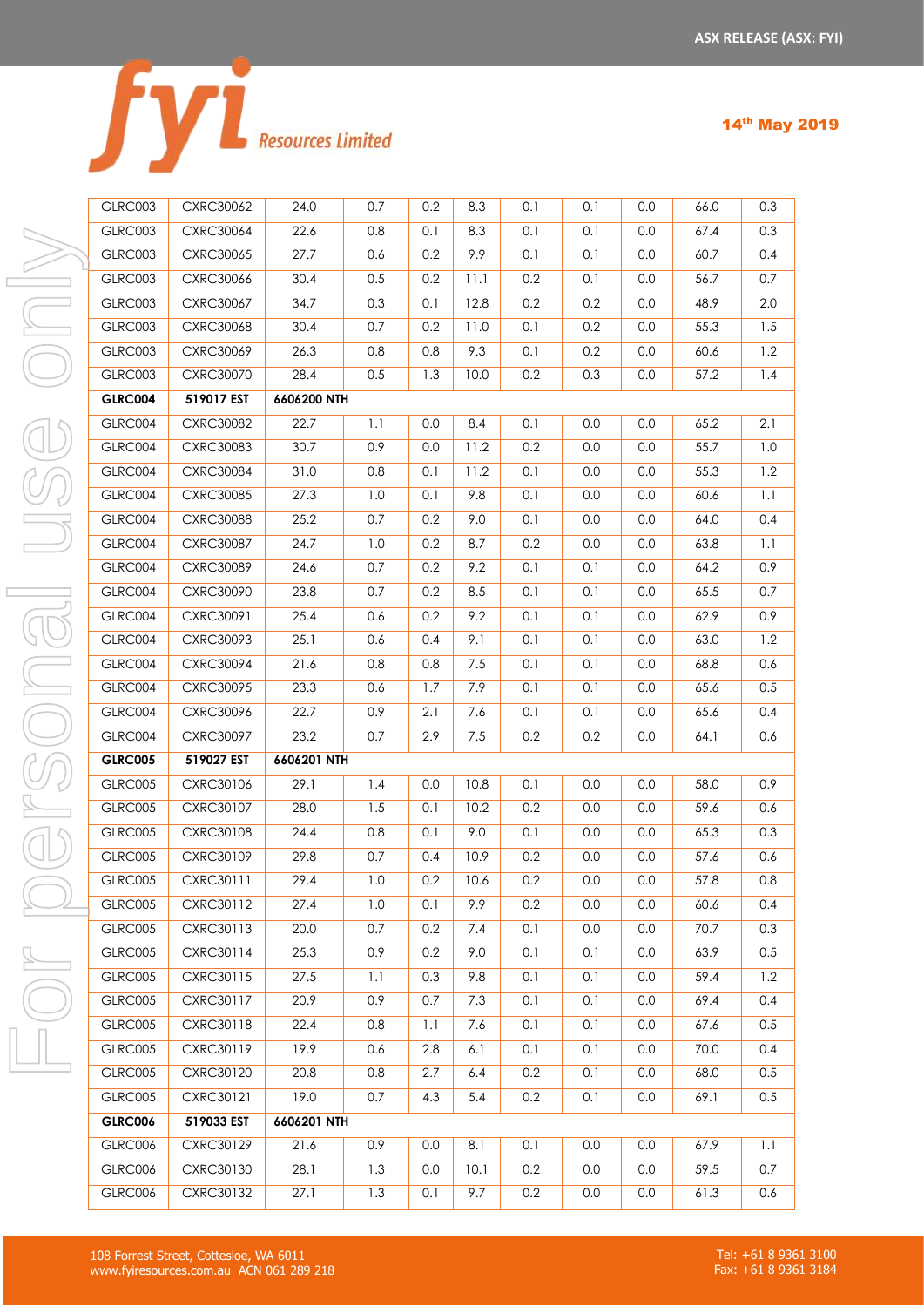|  | <b>Resources Limited</b> |
|--|--------------------------|

| GLRC006        | CXRC30133        | 29.8        | 0.5 | 0.1 | 10.7    | 0.1 | 0.0 | 0.0 | 58.3 | 0.4 |
|----------------|------------------|-------------|-----|-----|---------|-----|-----|-----|------|-----|
| GLRC006        | CXRC30134        | 25.9        | 0.6 | 0.1 | 9.2     | 0.1 | 0.0 | 0.0 | 63.7 | 0.5 |
| GLRC006        | CXRC30135        | 28.0        | 0.5 | 0.1 | 10.3    | 0.2 | 0.0 | 0.0 | 59.9 | 0.8 |
| GLRC006        | <b>CXRC30137</b> | 24.2        | 1.0 | 0.1 | 8.6     | 0.2 | 0.0 | 0.0 | 65.3 | 0.5 |
| GLRC006        | <b>CXRC30138</b> | 26.7        | 0.9 | 0.1 | 9.5     | 0.1 | 0.0 | 0.0 | 62.2 | 0.4 |
| GLRC006        | <b>CXRC30139</b> | 25.2        | 0.8 | 0.1 | 9.1     | 0.1 | 0.1 | 0.0 | 64.3 | 0.5 |
| GLRC006        | CXRC30140        | 21.9        | 0.9 | 0.3 | 7.7     | 0.1 | 0.1 | 0.0 | 68.3 | 0.5 |
| GLRC006        | CXRC30141        | 21.9        | 1.2 | 0.8 | 7.4     | 0.1 | 0.1 | 0.0 | 68.1 | 0.4 |
| GLRC006        | CXRC30142        | 20.6        | 0.9 | 1.3 | 6.8     | 0.1 | 0.1 | 0.0 | 69.7 | 0.5 |
| GLRC006        | CXRC30143        | 17.7        | 1.4 | 1.7 | 5.6     | 0.1 | 0.0 | 0.0 | 73.3 | 0.4 |
| GLRC006        | <b>CXRC30144</b> | 20.0        | 1.3 | 2.8 | 5.9     | 0.2 | 0.1 | 0.0 | 68.9 | 0.5 |
| GLRC006        | CXRC30145        | 18.8        | 0.7 | 4.9 | 4.9     | 0.2 | 0.1 | 0.0 | 69.8 | 0.3 |
| <b>GLRC007</b> | 519038 EST       | 6606201 NTH |     |     |         |     |     |     |      |     |
| GLRC007        | <b>CXRC30154</b> | 25.8        | 1.0 | 0.1 | 9.6     | 0.2 | 0.0 | 0.0 | 62.6 | 0.8 |
| GLRC007        | CXRC30155        | 30.1        | 1.0 | 0.1 | 10.8    | 0.2 | 0.0 | 0.0 | 57.1 | 0.8 |
| GLRC007        | CXRC30156        | 29.0        | 0.9 | 0.1 | 10.4    | 0.2 | 0.0 | 0.0 | 59.2 | 0.5 |
| GLRC007        | CXRC30157        | 26.9        | 0.7 | 0.1 | 9.6     | 0.1 | 0.0 | 0.0 | 61.8 | 0.4 |
| GLRC007        | <b>CXRC30158</b> | 25.9        | 0.4 | 0.1 | 9.3     | 0.1 | 0.0 | 0.0 | 63.4 | 0.6 |
| GLRC007        | CXRC30160        | 27.3        | 0.6 | 0.2 | 10.0    | 0.2 | 0.0 | 0.0 | 60.7 | 1.0 |
| GLRC007        | CXRC30162        | 28.0        | 0.9 | 0.1 | 10.0    | 0.2 | 0.0 | 0.0 | 60.4 | 0.3 |
| GLRC007        | CXRC30163        | 27.5        | 1.1 | 0.3 | 9.9     | 0.2 | 0.0 | 0.0 | 60.2 | 0.4 |
| GLRC007        | CXRC30164        | 27.5        | 0.9 | 0.1 | 9.8     | 0.1 | 0.0 | 0.0 | 61.5 | 0.5 |
| GLRC007        | CXRC30165        | 23.9        | 1.0 | 0.6 | 8.4     | 0.1 | 0.1 | 0.0 | 65.2 | 0.7 |
| GLRC007        | CXRC30166        | 22.5        | 0.9 | 0.5 | 7.9     | 0.1 | 0.1 | 0.0 | 67.3 | 0.6 |
| GLRC007        | CXRC30167        | 21.6        | 0.9 | 1.1 | 7.3     | 0.1 | 0.1 | 0.0 | 68.1 | 0.5 |
| GLRC007        | CXRC30168        | 20.9        | 1.0 | 1.9 | 6.7     | 0.1 | 0.1 | 0.0 | 68.7 | 0.6 |
| GLRC007        | CXRC30169        | 20.6        | 1.2 | 2.6 | 6.3     | 0.2 | 0.1 | 0.0 | 68.4 | 0.6 |
| GLRC007        | CXRC30170        | 18.8        | 0.6 | 4.4 | 5.1     | 0.2 | 0.0 | 0.0 | 69.7 | 0.4 |
| <b>GLRC008</b> | 519043 EST       | 6606202 NTH |     |     |         |     |     |     |      |     |
| GLRC008        | CXRC30181        | 26.2        | 0.6 | 0.1 | 9.7     | 0.1 | 0.0 | 0.0 | 62.3 | 0.8 |
| GLRC008        | CXRC30182        | 23.9        | 1.4 | 0.1 | 8.4     | 0.1 | 0.0 | 0.0 | 65.2 | 0.5 |
| GLRC008        | <b>CXRC30183</b> | 19.5        | 0.6 | 0.1 | 7.1     | 0.1 | 0.0 | 0.0 | 71.5 | 0.5 |
| GLRC008        | <b>CXRC30184</b> | 28.3        | 1.0 | 0.1 | 10.1    | 0.2 | 0.0 | 0.0 | 60.0 | 0.5 |
| GLRC008        | CXRC30186        | 29.4        | 0.6 | 0.1 | 10.6    | 0.2 | 0.0 | 0.0 | 58.4 | 0.4 |
| GLRC008        | <b>CXRC30187</b> | 23.3        | 0.6 | 0.1 | 8.5     | 0.2 | 0.0 | 0.0 | 66.4 | 0.5 |
| GLRC008        | CXRC30188        | 21.7        | 0.7 | 0.1 | 8.0     | 0.1 | 0.0 | 0.0 | 68.8 | 0.3 |
| GLRC008        | <b>CXRC30189</b> | 25.0        | 1.2 | 0.1 | 8.9     | 0.1 | 0.0 | 0.0 | 64.2 | 0.3 |
| GLRC008        | CXRC30190        | 23.0        | 0.8 | 0.1 | 8.3     | 0.1 | 0.0 | 0.0 | 67.0 | 0.5 |
| GLRC008        | CXRC30193        | 23.8        | 1.3 | 0.9 | 8.0     | 0.1 | 0.1 | 0.0 | 64.7 | 0.8 |
| GLRC008        | CXRC30194        | 20.5        | 0.7 | 1.8 | 6.6     | 0.1 | 0.1 | 0.0 | 69.7 | 0.4 |
| GLRC008        | CXRC30195        | 19.5        | 1.3 | 2.4 | 5.9     | 0.1 | 0.1 | 0.0 | 69.8 | 0.5 |
| GLRC008        | CXRC30196        | 18.6        | 0.9 | 4.1 | $5.0\,$ | 0.2 | 0.1 | 0.0 | 70.8 | 0.5 |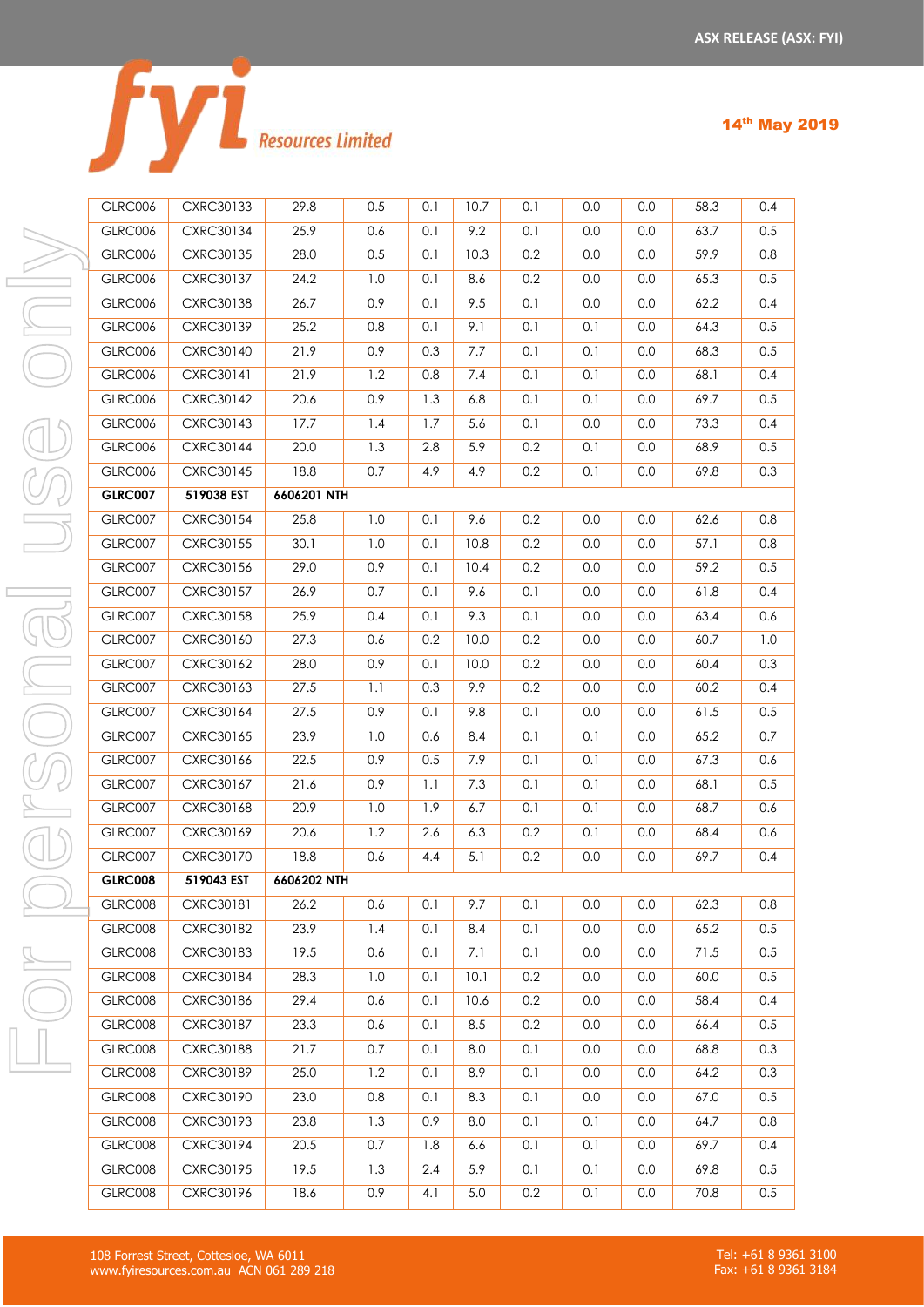|  | <b>Resources Limited</b> |
|--|--------------------------|
|  |                          |

|    | <b>GLRC009</b> | 519048 EST       | 6606207 NTH |     |     |      |     |     |         |      |     |
|----|----------------|------------------|-------------|-----|-----|------|-----|-----|---------|------|-----|
|    | GLRC009        | CXRC30197        | 28.4        | 1.1 | 3.6 | 8.2  | 0.3 | 0.1 | 0.1     | 55.5 | 1.5 |
|    | GLRC009        | <b>CXRC30205</b> | 20.0        | 0.7 | 0.0 | 7.3  | 0.1 | 0.0 | 0.0     | 70.5 | 1.0 |
| I. | GLRC009        | <b>CXRC30206</b> | 25.3        | 1.0 | 0.1 | 9.1  | 0.1 | 0.0 | 0.0     | 63.4 | 0.9 |
| I. | GLRC009        | <b>CXRC30207</b> | 31.7        | 0.8 | 0.0 | 11.4 | 0.2 | 0.0 | 0.0     | 54.9 | 0.9 |
| Ï. | GLRC009        | <b>CXRC30208</b> | 27.1        | 0.8 | 0.1 | 9.8  | 0.2 | 0.0 | 0.0     | 61.5 | 0.7 |
|    | GLRC009        | <b>CXRC30209</b> | 29.9        | 0.6 | 0.1 | 10.7 | 0.2 | 0.0 | 0.0     | 58.0 | 0.4 |
|    | GLRC009        | CXRC30210        | 28.8        | 0.8 | 0.1 | 10.3 | 0.2 | 0.0 | 0.0     | 59.5 | 0.4 |
|    | GLRC009        | CXRC30212        | 28.4        | 0.9 | 0.1 | 10.1 | 0.2 | 0.0 | 0.0     | 60.1 | 0.4 |
|    | GLRC009        | CXRC30213        | 32.4        | 0.8 | 0.1 | 11.7 | 0.2 | 0.0 | $0.0\,$ | 54.4 | 0.3 |
|    | GLRC009        | CXRC30214        | 26.8        | 0.7 | 0.1 | 9.6  | 0.1 | 0.0 | 0.0     | 62.8 | 0.2 |
|    | GLRC009        | CXRC30215        | 21.7        | 1.0 | 0.1 | 7.7  | 0.1 | 0.0 | 0.0     | 69.4 | 0.4 |
|    | GLRC009        | CXRC30217        | 23.4        | 0.7 | 0.2 | 8.3  | 0.1 | 0.1 | 0.0     | 66.7 | 0.5 |
|    | GLRC009        | CXRC30218        | 21.1        | 0.6 | 1.4 | 7.1  | 0.1 | 0.1 | 0.0     | 69.1 | 0.5 |
|    | GLRC009        | CXRC30219        | 19.7        | 0.6 | 2.3 | 6.2  | 0.2 | 0.0 | 0.0     | 70.0 | 0.5 |
|    | GLRC009        | <b>CXRC30220</b> | 19.6        | 0.7 | 3.1 | 5.7  | 0.2 | 0.1 | 0.0     | 70.1 | 0.4 |
| L  | GLRC009        | CXRC30221        | 19.8        | 0.8 | 3.1 | 5.8  | 0.2 | 0.1 | 0.0     | 69.4 | 0.5 |
|    | GLRC009        | <b>CXRC30223</b> | 19.4        | 0.7 | 3.7 | 5.5  | 0.2 | 0.1 | 0.0     | 69.4 | 0.5 |
|    | GLRC009        | <b>CXRC30224</b> | 19.2        | 0.7 | 4.6 | 5.1  | 0.2 | 0.1 | 0.0     | 68.8 | 0.4 |
| I. | <b>GLRC010</b> | 519048 EST       | 6606212 NTH |     |     |      |     |     |         |      |     |
| Ï. | GLRC010        | <b>CXRC30233</b> | 28.8        | 0.7 | 0.1 | 10.4 | 0.1 | 0.0 | 0.0     | 59.1 | 0.7 |
|    | GLRC010        | CXRC30234        | 23.9        | 0.9 | 0.1 | 8.5  | 0.1 | 0.0 | 0.0     | 65.0 | 0.8 |
|    | GLRC010        | <b>CXRC30235</b> | 22.6        | 0.9 | 0.1 | 7.9  | 0.2 | 0.0 | 0.0     | 67.5 | 0.6 |
|    | GLRC010        | CXRC30236        | 27.7        | 0.6 | 0.1 | 9.7  | 0.2 | 0.0 | 0.0     | 61.2 | 0.4 |
|    | GLRC010        | <b>CXRC30238</b> | 29.8        | 0.8 | 0.1 | 10.6 | 0.2 | 0.0 | 0.0     | 57.9 | 0.4 |
| Ï. | GLRC010        | <b>CXRC30239</b> | 26.4        | 0.8 | 0.1 | 9.4  | 0.1 | 0.0 | 0.0     | 62.6 | 0.4 |
|    | GLRC010        | <b>CXRC30240</b> | 23.8        | 1.0 | 0.1 | 8.4  | 0.1 | 0.0 | $0.0\,$ | 65.9 | 0.4 |
|    | GLRC010        | <b>CXRC30241</b> | 24.4        | 1.1 | 0.1 | 8.7  | 0.1 | 0.0 | 0.0     | 65.2 | 0.5 |
|    | GLRC010        | <b>CXRC30242</b> | 24.5        | 0.8 | 0.1 | 8.8  | 0.1 | 0.1 | 0.0     | 65.0 | 0.4 |
|    | GLRC010        | <b>CXRC30243</b> | 22.5        | 1.1 | 0.1 | 8.1  | 0.1 | 0.1 | 0.0     | 67.5 | 0.5 |
|    | <b>GLRC010</b> | <b>CXRC30244</b> | 19.3        | 0.7 | 0.3 | 7.0  | 0.1 | 0.0 | 0.0     | 71.8 | 0.5 |
| I. | GLRC010        | <b>CXRC30245</b> | 20.1        | 0.8 | 1.7 | 6.5  | 0.2 | 0.0 | 0.0     | 69.9 | 0.5 |
|    | <b>GLRC010</b> | <b>CXRC30248</b> | 19.3        | 0.8 | 2.6 | 6.0  | 0.2 | 0.1 | 0.0     | 70.2 | 0.5 |
|    | GLRC010        | <b>CXRC30249</b> | 19.2        | 1.0 | 3.3 | 5.5  | 0.2 | 0.1 | 0.0     | 70.0 | 0.4 |
|    | <b>GLRC011</b> | 519047 EST       | 6606217 NTH |     |     |      |     |     |         |      |     |
|    | <b>GLRC011</b> | <b>CXRC30257</b> | 22.4        | 0.9 | 0.0 | 8.2  | 0.1 | 0.0 | 0.0     | 67.2 | 1.1 |
| I. | <b>GLRC011</b> | <b>CXRC30258</b> | 22.2        | 0.8 | 0.1 | 8.0  | 0.1 | 0.0 | 0.0     | 68.2 | 0.7 |
|    | <b>GLRC011</b> | <b>CXRC30259</b> | 21.2        | 0.8 | 0.1 | 7.7  | 0.1 | 0.0 | 0.0     | 69.1 | 0.6 |
|    | GLRC011        | <b>CXRC30260</b> | 25.3        | 0.8 | 0.1 | 9.0  | 0.1 | 0.0 | $0.0\,$ | 64.2 | 0.5 |
|    | GLRC011        | CXRC30261        | 25.5        | 0.7 | 0.1 | 9.1  | 0.2 | 0.0 | 0.0     | 63.9 | 0.5 |
|    | <b>GLRC011</b> | <b>CXRC30263</b> | 20.0        | 1.0 | 0.2 | 7.0  | 0.1 | 0.0 | 0.0     | 71.5 | 0.4 |
|    | <b>GLRC011</b> | <b>CXRC30264</b> | 24.9        | 0.7 | 0.1 | 9.0  | 0.1 | 0.0 | 0.0     | 64.5 | 0.5 |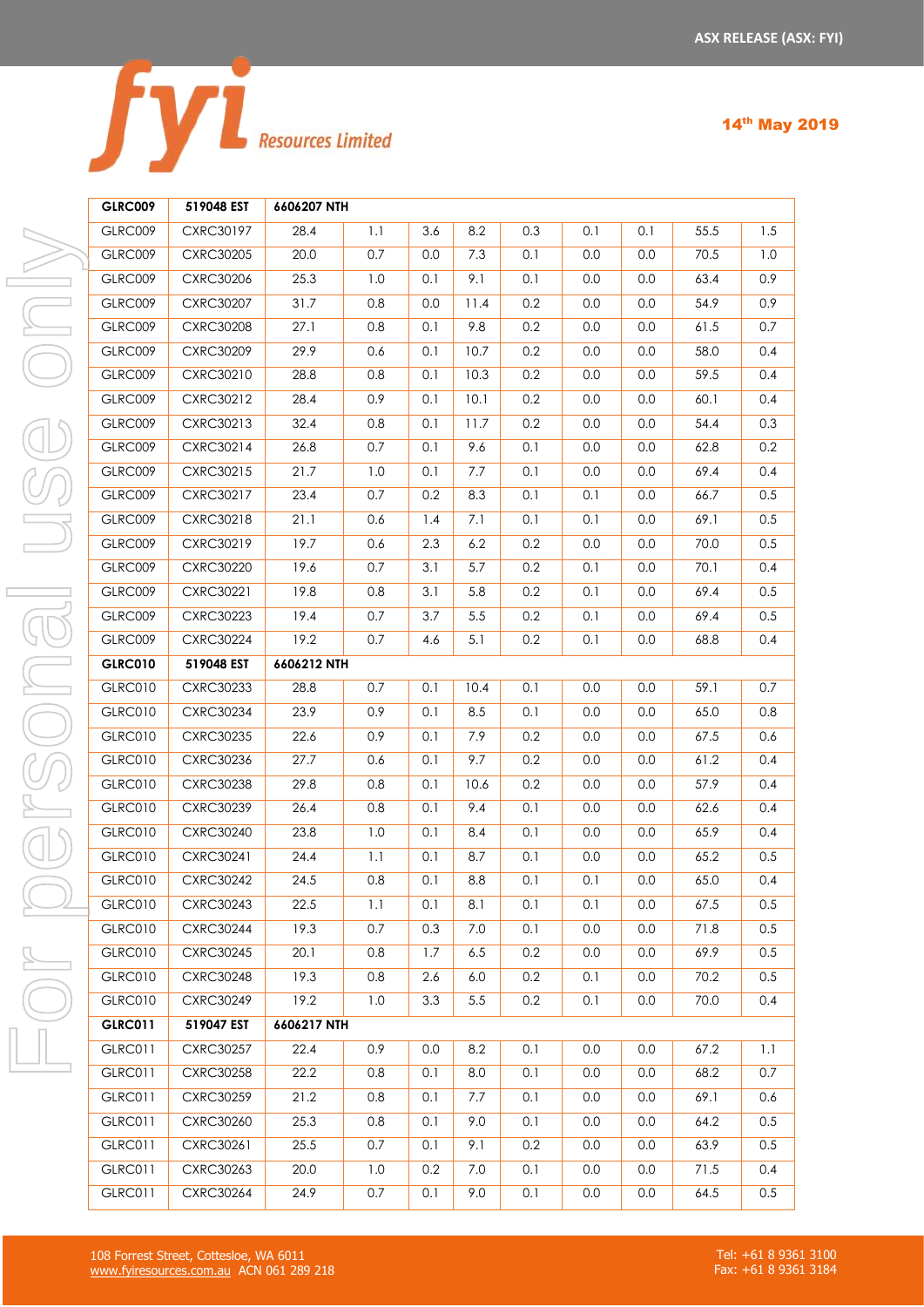|  | <b>Resources Limited</b> |
|--|--------------------------|

| <b>GLRC011</b> | CXRC30265        | 22.9        | 0.9 | 0.1 | 8.2  | 0.1 | 0.0 | 0.0     | 67.2 | 0.4               |
|----------------|------------------|-------------|-----|-----|------|-----|-----|---------|------|-------------------|
| GLRC011        | CXRC30266        | 22.3        | 0.7 | 0.1 | 8.0  | 0.1 | 0.0 | 0.0     | 68.1 | 0.4               |
| <b>GLRC011</b> | <b>CXRC30267</b> | 23.0        | 0.9 | 0.1 | 8.1  | 0.1 | 0.0 | 0.0     | 67.0 | 0.5               |
| GLRC011        | <b>CXRC30268</b> | 22.2        | 0.7 | 0.2 | 7.9  | 0.1 | 0.0 | 0.0     | 68.5 | 0.5               |
| GLRC011        | <b>CXRC30269</b> | 21.5        | 0.6 | 0.2 | 7.8  | 0.1 | 0.1 | 0.0     | 69.0 | 0.5               |
| GLRC011        | <b>CXRC30270</b> | 21.7        | 0.7 | 0.9 | 7.4  | 0.1 | 0.0 | 0.0     | 68.5 | 0.5               |
| <b>GLRC011</b> | CXRC30271        | 21.4        | 0.9 | 1.0 | 7.3  | 0.1 | 0.0 | 0.0     | 68.7 | 0.5               |
| GLRC011        | <b>CXRC30272</b> | 20.7        | 1.4 | 1.8 | 6.5  | 0.1 | 0.1 | 0.0     | 69.2 | 0.5               |
| GLRC011        | <b>CXRC30274</b> | 19.3        | 1.4 | 2.8 | 5.6  | 0.2 | 0.1 | 0.0     | 70.2 | 0.4               |
| <b>GLRC012</b> | 519047 EST       | 6606222 NTH |     |     |      |     |     |         |      |                   |
| <b>GLRC012</b> | CXRC30286        | 26.5        | 0.8 | 0.0 | 9.7  | 0.1 | 0.0 | 0.0     | 61.8 | 1.2               |
| GLRC012        | <b>CXRC30287</b> | 22.3        | 1.1 | 0.1 | 8.0  | 0.1 | 0.0 | 0.0     | 67.9 | 0.7               |
| GLRC012        | <b>CXRC30288</b> | 27.7        | 0.7 | 0.1 | 10.0 | 0.2 | 0.0 | 0.0     | 61.3 | 0.5               |
| <b>GLRC012</b> | <b>CXRC30289</b> | 26.7        | 0.5 | 0.1 | 9.7  | 0.1 | 0.0 | 0.0     | 62.5 | 0.4               |
| <b>GLRC012</b> | <b>CXRC30290</b> | 24.2        | 0.8 | 0.1 | 8.8  | 0.1 | 0.0 | 0.0     | 65.7 | 0.6               |
| <b>GLRC012</b> | CXRC30293        | 22.1        | 1.1 | 0.1 | 7.9  | 0.1 | 0.0 | 0.0     | 68.3 | 0.5               |
| <b>GLRC012</b> | <b>CXRC30294</b> | 22.7        | 0.7 | 0.2 | 8.2  | 0.1 | 0.0 | 0.0     | 67.8 | 0.5               |
| GLRC012        | <b>CXRC30295</b> | 24.2        | 1.2 | 0.2 | 8.7  | 0.1 | 0.0 | 0.0     | 65.1 | 0.5               |
| GLRC012        | CXRC30296        | 22.9        | 0.6 | 0.2 | 8.2  | 0.1 | 0.1 | 0.0     | 67.1 | 0.6               |
| GLRC012        | <b>CXRC30297</b> | 22.6        | 0.7 | 0.2 | 8.2  | 0.1 | 0.0 | 0.0     | 67.4 | 0.5               |
| <b>GLRC012</b> | <b>CXRC30298</b> | 20.8        | 0.9 | 0.2 | 7.4  | 0.1 | 0.1 | 0.0     | 69.7 | 0.5               |
| <b>GLRC012</b> | <b>CXRC30299</b> | 22.1        | 0.7 | 0.2 | 7.9  | 0.1 | 0.0 | 0.0     | 68.6 | 0.4               |
| GLRC012        | <b>CXRC30300</b> | 22.0        | 0.9 | 0.2 | 8.1  | 0.1 | 0.1 | 0.0     | 67.6 | 0.7               |
| <b>GLRC012</b> | CXRC30301        | 24.0        | 0.8 | 0.3 | 8.7  | 0.1 | 0.1 | 0.0     | 64.9 | 0.8               |
| GLRC012        | <b>CXRC30302</b> | 22.5        | 0.7 | 1.3 | 7.7  | 0.1 | 0.1 | 0.0     | 66.7 | 0.6               |
| GLRC012        | <b>CXRC30304</b> | 20.0        | 0.7 | 3.2 | 5.9  | 0.2 | 0.1 | 0.0     | 68.9 | 0.6               |
| <b>GLRC012</b> | <b>CXRC30305</b> | 18.5        | 0.9 | 3.4 | 5.4  | 0.2 | 0.1 | 0.0     | 70.0 | 0.6               |
| <b>GLRC013</b> | 519047 EST       | 6606227 NTH |     |     |      |     |     |         |      |                   |
| GLRC013        | CXRC30312        | 19.3        | 0.8 | 0.0 | 7.1  | 0.1 | 0.0 | 0.0     | 70.4 | 1.8               |
| GLRC013        | CXRC30313        | 26.9        | 0.7 | 0.1 | 9.8  | 0.1 | 0.0 | 0.0     | 61.2 | 1.1               |
| <b>GLRC013</b> | CXRC30314        | 25.1        | 0.7 | 0.1 | 9.0  | 0.2 | 0.0 | 0.0     | 64.8 | 0.5               |
| GLRC013        | CXRC30315        | 23.7        | 1.0 | 0.1 | 8.3  | 0.1 | 0.0 | 0.0     | 66.4 | 0.6               |
| GLRC013        | CXRC30317        | 23.2        | 1.2 | 0.1 | 8.3  | 0.2 | 0.0 | $0.0\,$ | 66.8 | 0.6               |
| GLRC013        | CXRC30319        | 24.2        | 1.1 | 0.1 | 8.6  | 0.2 | 0.0 | 0.0     | 65.2 | 0.6               |
| GLRC013        | CXRC30320        | 23.7        | 1.2 | 0.1 | 8.5  | 0.1 | 0.1 | 0.0     | 65.7 | 0.7               |
| GLRC013        | CXRC30321        | 26.1        | 0.8 | 0.1 | 9.4  | 0.2 | 0.1 | 0.0     | 62.4 | 1.0               |
| <b>GLRC013</b> | <b>CXRC30322</b> | 24.7        | 0.8 | 0.2 | 8.8  | 0.1 | 0.1 | $0.0\,$ | 64.1 | 0.9               |
| <b>GLRC013</b> | CXRC30323        | 26.3        | 0.9 | 0.1 | 9.5  | 0.2 | 0.1 | 0.0     | 61.5 | $\overline{1}$ .1 |
| GLRC013        | <b>CXRC30324</b> | 23.3        | 1.2 | 0.1 | 8.3  | 0.2 | 0.1 | 0.0     | 65.5 | 1.1               |
| GLRC013        | CXRC30325        | 25.7        | 1.2 | 0.2 | 9.2  | 0.2 | 0.1 | $0.0\,$ | 62.3 | 1.0               |
| GLRC013        | CXRC30326        | 20.2        | 1.5 | 1.9 | 6.4  | 0.2 | 0.1 | 0.0     | 69.7 | 0.3               |
| GLRC013        | <b>CXRC30327</b> | 21.7        | 1.9 | 0.8 | 7.5  | 0.2 | 0.1 | 0.0     | 67.1 | 0.8               |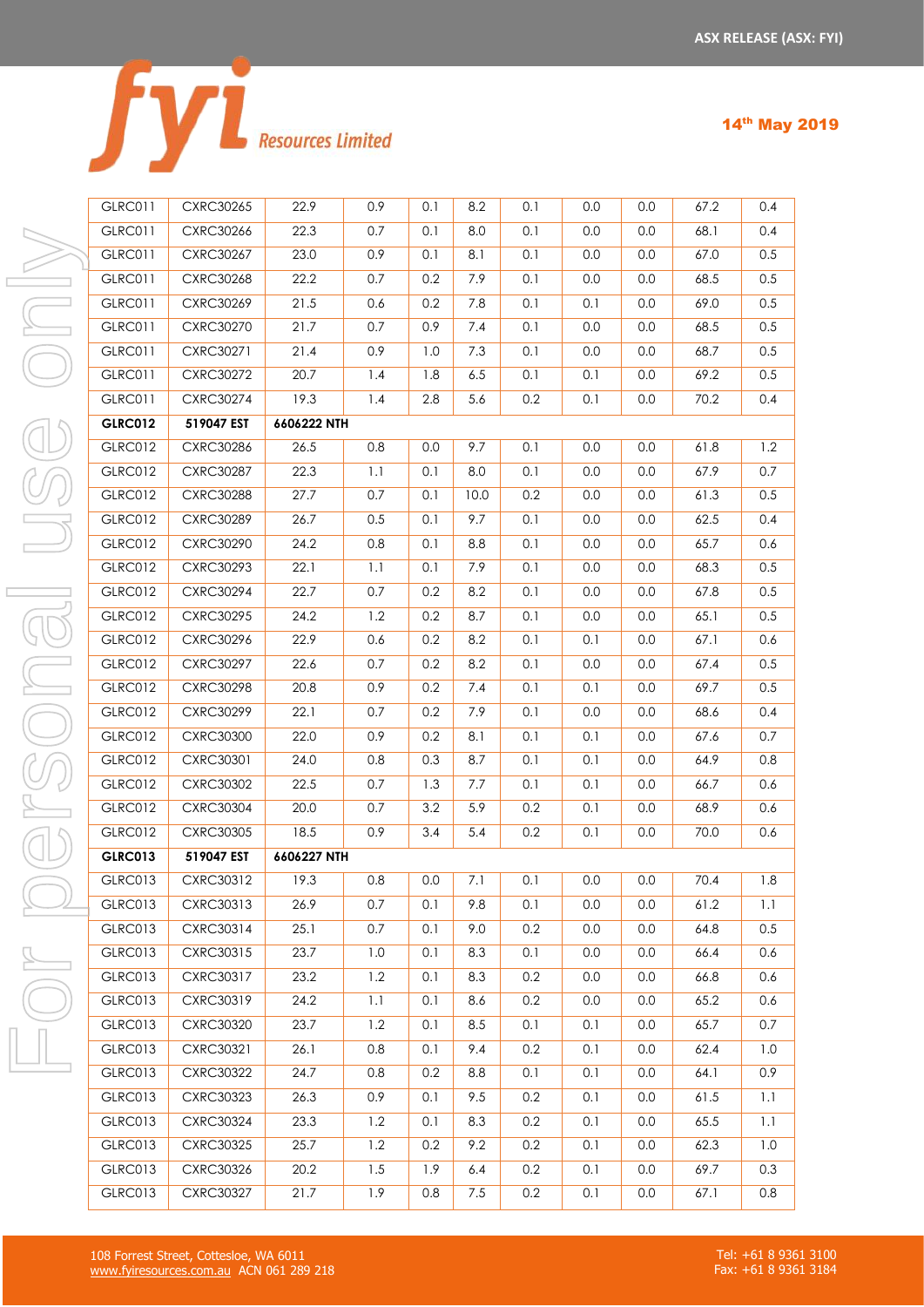|  | <b>Resources Limited</b> |
|--|--------------------------|
|  |                          |

| GLRC013        | <b>CXRC30328</b> | 23.0        | 1.5 | 0.9 | 7.9  | 0.2     | 0.1 | 0.0     | 65.1 | 0.9 |
|----------------|------------------|-------------|-----|-----|------|---------|-----|---------|------|-----|
| GLRC013        | <b>CXRC30329</b> | 22.4        | 2.2 | 1.9 | 7.4  | 0.2     | 0.1 | 0.0     | 64.9 | 1.0 |
| GLRC013        | <b>CXRC30330</b> | 20.7        | 2.5 | 2.1 | 6.7  | 0.2     | 0.1 | 0.0     | 66.8 | 0.9 |
| <b>GLRC014</b> | 519047 EST       | 6606232 NTH |     |     |      |         |     |         |      |     |
| GLRC014        | <b>CXRC30339</b> | 27.2        | 0.7 | 0.1 | 9.7  | 0.1     | 0.0 | 0.0     | 61.9 | 0.7 |
| GLRC014        | <b>CXRC30340</b> | 26.3        | 0.7 | 0.1 | 9.4  | 0.2     | 0.0 | 0.0     | 62.7 | 0.9 |
| GLRC014        | CXRC30341        | 25.0        | 0.7 | 0.1 | 8.8  | 0.1     | 0.0 | 0.0     | 65.0 | 0.4 |
| GLRC014        | <b>CXRC30342</b> | 28.1        | 0.6 | 0.1 | 10.1 | 0.2     | 0.0 | 0.0     | 60.6 | 0.5 |
| GLRC014        | <b>CXRC30343</b> | 28.9        | 0.9 | 0.1 | 10.4 | 0.2     | 0.0 | 0.0     | 58.7 | 0.8 |
| GLRC014        | <b>CXRC30344</b> | 26.8        | 0.9 | 0.1 | 9.7  | 0.2     | 0.1 | 0.0     | 61.4 | 1.0 |
| GLRC014        | <b>CXRC30345</b> | 25.3        | 1.0 | 0.1 | 9.2  | 0.1     | 0.1 | 0.0     | 63.0 | 1.0 |
| GLRC014        | <b>CXRC30347</b> | 24.8        | 0.9 | 0.1 | 9.1  | 0.1     | 0.1 | 0.0     | 63.5 | 1.1 |
| GLRC014        | <b>CXRC30349</b> | 24.5        | 1.2 | 0.1 | 8.9  | 0.2     | 0.1 | 0.0     | 64.4 | 0.8 |
| GLRC014        | <b>CXRC30350</b> | 21.5        | 1.0 | 0.5 | 7.6  | 0.2     | 0.0 | 0.0     | 68.8 | 0.4 |
| GLRC014        | CXRC30351        | 20.8        | 1.3 | 1.0 | 7.1  | 0.2     | 0.1 | 0.0     | 69.3 | 0.4 |
| GLRC014        | <b>CXRC30352</b> | 23.6        | 2.1 | 0.6 | 8.6  | 0.2     | 0.1 | 0.0     | 63.8 | 0.9 |
| GLRC014        | <b>CXRC30353</b> | 23.9        | 1.9 | 0.9 | 8.5  | 0.2     | 0.1 | 0.0     | 63.6 | 1.0 |
| GLRC014        | <b>CXRC30355</b> | 21.7        | 1.5 | 2.5 | 6.9  | 0.2     | 0.1 | 0.0     | 65.8 | 0.8 |
| GLRC014        | <b>CXRC30354</b> | 22.8        | 1.6 | 1.9 | 7.6  | 0.2     | 0.1 | 0.0     | 65.1 | 0.9 |
| <b>GLRC015</b> | 519046 EST       | 6606242 NTH |     |     |      |         |     |         |      |     |
| <b>GLRC015</b> | <b>CXRC30368</b> | 33.1        | 0.6 | 0.0 | 11.9 | 0.2     | 0.0 | 0.0     | 53.5 | 0.7 |
| <b>GLRC015</b> | <b>CXRC30369</b> | 33.0        | 0.5 | 0.0 | 11.9 | 0.2     | 0.0 | 0.0     | 54.1 | 0.5 |
| <b>GLRC015</b> | <b>CXRC30370</b> | 26.3        | 0.8 | 0.1 | 9.4  | 0.2     | 0.0 | 0.0     | 62.5 | 0.7 |
| <b>GLRC015</b> | CXRC30371        | 20.4        | 1.1 | 0.2 | 7.3  | 0.1     | 0.0 | 0.0     | 70.0 | 1.1 |
| <b>GLRC015</b> | <b>CXRC30372</b> | 18.2        | 1.3 | 0.2 | 6.4  | 0.1     | 0.0 | 0.0     | 72.7 | 1.1 |
| <b>GLRC015</b> | <b>CXRC30373</b> | 17.9        | 1.3 | 0.2 | 6.6  | 0.1     | 0.1 | 0.0     | 72.9 | 0.7 |
| <b>GLRC015</b> | <b>CXRC30375</b> | 26.0        | 1.4 | 0.2 | 9.5  | 0.2     | 0.1 | 0.0     | 62.4 | 0.3 |
| <b>GLRC015</b> | <b>CXRC30377</b> | 24.3        | 1.2 | 0.3 | 8.6  | $0.2\,$ | 0.0 | $0.0\,$ | 65.2 | 0.2 |
| <b>GLRC015</b> | <b>CXRC30379</b> | 23.9        | 3.0 | 0.4 | 8.8  | 0.2     | 0.1 | 0.0     | 63.0 | 0.7 |
| <b>GLRC015</b> | <b>CXRC30380</b> | 21.5        | 2.0 | 1.2 | 7.3  | 0.2     | 0.1 | 0.0     | 66.9 | 0.6 |
| <b>GLRC015</b> | CXRC30381        | 21.7        | 2.0 | 2.2 | 7.0  | 0.2     | 0.1 | 0.0     | 66.0 | 0.6 |
| GLRC015        | <b>CXRC30382</b> | 23.2        | 1.9 | 1.5 | 7.8  | 0.2     | 0.1 | $0.0\,$ | 64.3 | 0.9 |
| <b>GLRC015</b> | <b>CXRC30383</b> | 23.8        | 2.3 | 1.1 | 8.2  | 0.2     | 0.1 | 0.0     | 63.0 | 1.1 |
| GLRC015        | <b>CXRC30384</b> | 25.6        | 2.7 | 1.3 | 9.1  | 0.2     | 0.1 | 0.0     | 59.4 | 1.2 |
| <b>GLRC015</b> | <b>CXRC30386</b> | 19.4        | 1.1 | 3.1 | 5.8  | 0.2     | 0.1 | 0.0     | 69.5 | 0.5 |
| GLRC015        | <b>CXRC30387</b> | 18.6        | 1.0 | 3.7 | 5.3  | 0.2     | 0.0 | 0.0     | 70.1 | 0.5 |
| GLRC015        | <b>CXRC30388</b> | 18.4        | 1.6 | 4.1 | 5.2  | 0.2     | 0.1 | 0.0     | 69.7 | 0.6 |
| GLRC015        | <b>CXRC30389</b> | 19.5        | 3.3 | 3.0 | 6.4  | 0.2     | 0.1 | 0.0     | 66.0 | 1.4 |
| <b>GLRC016</b> | 519046 EST       | 6606256 NTH |     |     |      |         |     |         |      |     |
| GLRC016        | <b>CXRC30399</b> | 22.8        | 0.8 | 0.1 | 8.2  | 0.1     | 0.0 | 0.0     | 66.6 | 1.0 |
| GLRC016        | <b>CXRC30400</b> | 29.4        | 0.7 | 0.1 | 10.7 | 0.2     | 0.0 | 0.0     | 58.0 | 0.6 |
| GLRC016        | CXRC30401        | 28.4        | 1.0 | 0.1 | 10.3 | 0.2     | 0.0 | 0.0     | 59.5 | 0.5 |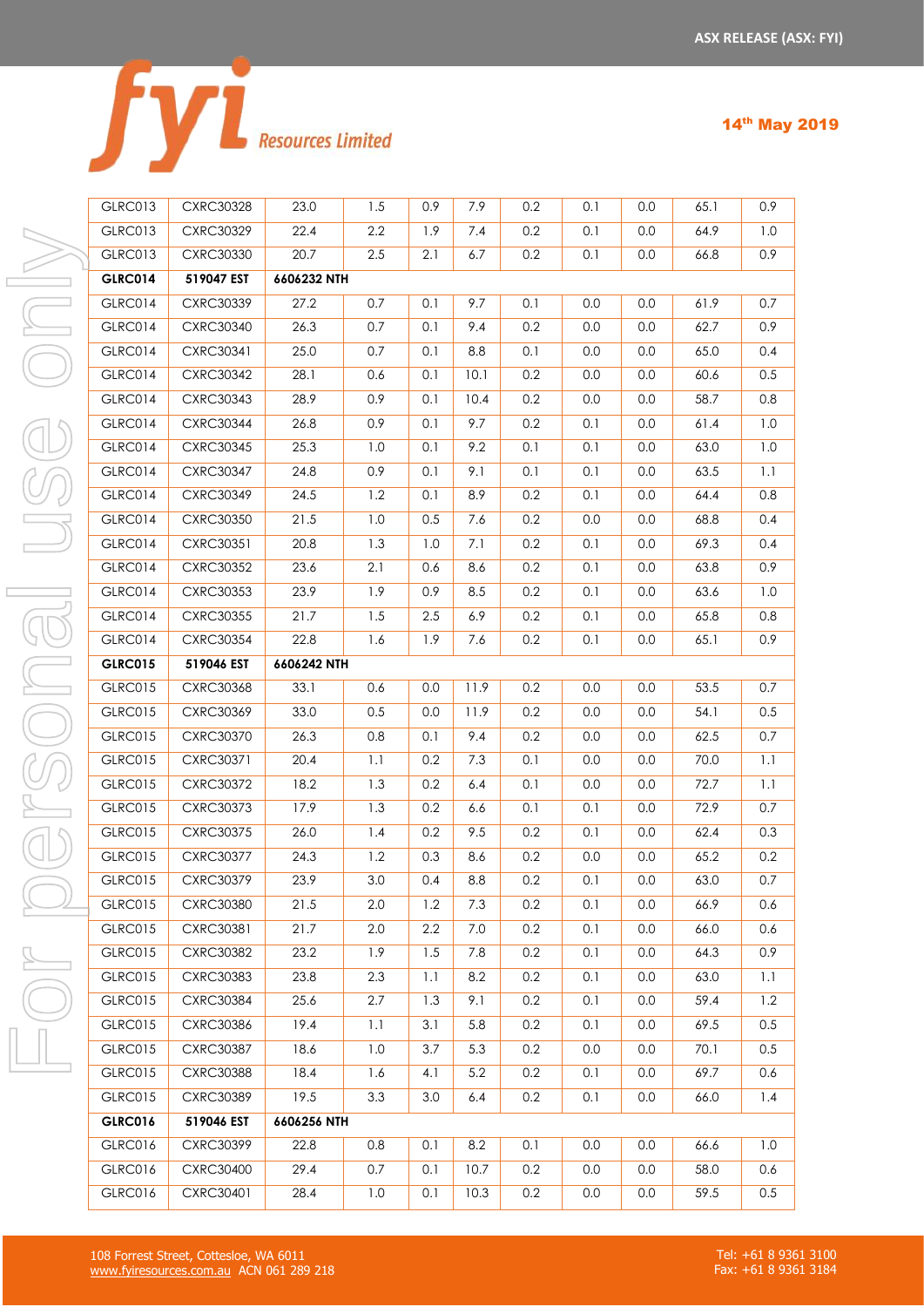|  | <b>Resources Limited</b> |
|--|--------------------------|
|  |                          |

| - - |  | . . |  |
|-----|--|-----|--|
|-----|--|-----|--|

| GLRC016        | <b>CXRC30403</b> | 25.0        | 1.0     | 0.1              | 9.0  | 0.2 | 0.0 | 0.0     | 64.4 | 0.4 |
|----------------|------------------|-------------|---------|------------------|------|-----|-----|---------|------|-----|
| GLRC016        | <b>CXRC30404</b> | 24.9        | 0.9     | 0.2              | 9.0  | 0.2 | 0.0 | 0.0     | 63.8 | 0.5 |
| <b>GLRC016</b> | <b>CXRC30405</b> | 23.5        | 1.1     | 0.6              | 8.3  | 0.2 | 0.0 | $0.0\,$ | 65.4 | 0.6 |
| <b>GLRC016</b> | CXRC30406        | 22.8        | 1.0     | 0.9              | 7.8  | 0.2 | 0.0 | 0.0     | 66.7 | 0.5 |
| <b>GLRC016</b> | <b>CXRC30407</b> | 21.0        | 1.6     | 1.3              | 7.0  | 0.2 | 0.0 | 0.0     | 68.2 | 0.7 |
| GLRC016        | <b>CXRC30408</b> | 21.9        | 3.2     | 0.7              | 8.0  | 0.2 | 0.1 | 0.0     | 64.0 | 1.8 |
| <b>GLRC016</b> | <b>CXRC30409</b> | 20.9        | 2.0     | $2.5\,$          | 6.5  | 0.2 | 0.0 | 0.0     | 67.4 | 0.5 |
| <b>GLRC016</b> | CXRC30410        | 20.0        | $2.5\,$ | 3.5              | 6.1  | 0.2 | 0.0 | 0.0     | 67.3 | 0.2 |
| GLRC016        | CXRC30411        | 20.9        | 2.8     | 3.2              | 6.5  | 0.2 | 0.0 | 0.0     | 64.9 | 0.5 |
| <b>GLRC016</b> | <b>CXRC30412</b> | 21.7        | 1.8     | 2.9              | 6.8  | 0.2 | 0.1 | 0.0     | 65.2 | 0.9 |
| <b>GLRC016</b> | CXRC30413        | 20.0        | 1.3     | 3.4              | 5.9  | 0.2 | 0.1 | 0.0     | 67.6 | 0.8 |
| <b>GLRC016</b> | CXRC30415        | 20.0        | 1.3     | 3.4              | 5.9  | 0.2 | 0.1 | 0.0     | 67.5 | 0.8 |
| GLRC016        | CXRC30417        | 18.9        | 1.6     | 4.3              | 5.1  | 0.2 | 0.1 | 0.0     | 68.9 | 0.5 |
| <b>GLRC016</b> | CXRC30418        | 18.6        | 1.6     | 3.9              | 5.2  | 0.2 | 0.1 | 0.0     | 69.2 | 0.6 |
| <b>GLRC016</b> | CXRC30419        | 20.4        | 2.3     | 2.9              | 6.3  | 0.2 | 0.1 | 0.0     | 66.4 | 0.8 |
| <b>GLRC016</b> | <b>CXRC30420</b> | 19.6        | 2.7     | 4.0              | 5.7  | 0.2 | 0.1 | 0.0     | 66.9 | 0.5 |
| <b>GLRC017</b> | 519045 EST       | 6606272 NTH |         |                  |      |     |     |         |      |     |
| <b>GLRC017</b> | <b>CXRC30428</b> | 19.6        | 0.9     | 0.0              | 7.0  | 0.1 | 0.0 | 0.0     | 69.6 | 2.4 |
| <b>GLRC017</b> | <b>CXRC30429</b> | 26.9        | 0.6     | 0.1              | 9.8  | 0.1 | 0.0 | 0.0     | 61.2 | 0.9 |
| <b>GLRC017</b> | <b>CXRC30430</b> | 24.7        | 0.9     | 0.1              | 8.6  | 0.1 | 0.0 | 0.0     | 64.5 | 0.9 |
| GLRC017        | <b>CXRC30432</b> | 23.7        | 1.1     | 0.1              | 8.5  | 0.1 | 0.0 | 0.0     | 65.4 | 0.9 |
| GLRC017        | <b>CXRC30434</b> | 23.1        | 1.2     | 0.2              | 8.4  | 0.1 | 0.0 | 0.0     | 65.9 | 0.4 |
| GLRC017        | <b>CXRC30435</b> | 21.4        | 0.9     | 0.6              | 7.3  | 0.1 | 0.0 | 0.0     | 68.8 | 0.4 |
| <b>GLRC017</b> | CXRC30436        | 22.7        | 1.4     | 0.9              | 7.8  | 0.1 | 0.0 | 0.0     | 66.1 | 0.5 |
| <b>GLRC017</b> | <b>CXRC30437</b> | 20.2        | 1.1     | 1.7              | 6.7  | 0.2 | 0.0 | 0.0     | 68.9 | 0.5 |
| GLRC017        | <b>CXRC30438</b> | 20.3        | 1.5     | $2.2\phantom{0}$ | 6.6  | 0.2 | 0.0 | 0.0     | 68.6 | 0.4 |
| <b>GLRC017</b> | <b>CXRC30439</b> | 21.2        | $1.7$   | 2.2              | 7.0  | 0.2 | 0.0 | 0.0     | 66.6 | 0.5 |
| GLRC017        | <b>CXRC30440</b> | 19.2        | $1.7$   | 2.8              | 6.1  | 0.2 | 0.0 | 0.0     | 68.7 | 0.5 |
| <b>GLRC017</b> | CXRC30441        | 19.3        | 3.1     | 2.6              | 6.5  | 0.2 | 0.0 | 0.0     | 66.7 | 0.6 |
| <b>GLRC017</b> | <b>CXRC30442</b> | 19.0        | 2.1     | 3.2              | 5.7  | 0.2 | 0.0 | 0.0     | 69.2 | 0.4 |
| GLRC017        | <b>CXRC30445</b> | 19.0        | 3.8     | 3.4              | 6.0  | 0.2 | 0.0 | 0.0     | 66.1 | 0.7 |
| GLRC017        | <b>CXRC30447</b> | 18.1        | 4.1     | 5.2              | 4.9  | 0.3 | 0.1 | 0.0     | 65.9 | 0.6 |
| GLRC017        | <b>CXRC30448</b> | 20.9        | 2.5     | 2.6              | 6.8  | 0.2 | 0.1 | 0.0     | 65.4 | 1.0 |
| GLRC017        | <b>CXRC30449</b> | 21.2        | 1.7     | 2.6              | 6.7  | 0.2 | 0.0 | 0.0     | 66.3 | 0.9 |
| GLRC017        | <b>CXRC30450</b> | 19.5        | $2.2\,$ | 3.3              | 5.9  | 0.2 | 0.0 | 0.0     | 67.8 | 0.7 |
| GLRC017        | CXRC30451        | 19.2        | 3.2     | 3.0              | 6.1  | 0.2 | 0.1 | 0.0     | 67.4 | 0.6 |
| <b>GLRC018</b> | 519044 EST       | 6606286 NTH |         |                  |      |     |     |         |      |     |
| GLRC018        | CXRC30460        | 28.6        | 0.7     | 0.1              | 10.3 | 0.1 | 0.0 | 0.0     | 59.5 | 0.8 |
| GLRC018        | <b>CXRC30462</b> | 28.7        | 0.7     | 0.1              | 10.2 | 0.1 | 0.0 | 0.0     | 59.9 | 0.3 |
| GLRC018        | CXRC30463        | 25.0        | 1.0     | 0.3              | 8.7  | 0.1 | 0.0 | 0.0     | 64.7 | 0.3 |
| GLRC018        | <b>CXRC30465</b> | 26.6        | 1.1     | 0.2              | 9.4  | 0.1 | 0.0 | 0.0     | 62.0 | 0.6 |
| GLRC018        | <b>CXRC30466</b> | 26.7        | 0.9     | 0.3              | 9.4  | 0.1 | 0.0 | 0.0     | 61.3 | 0.7 |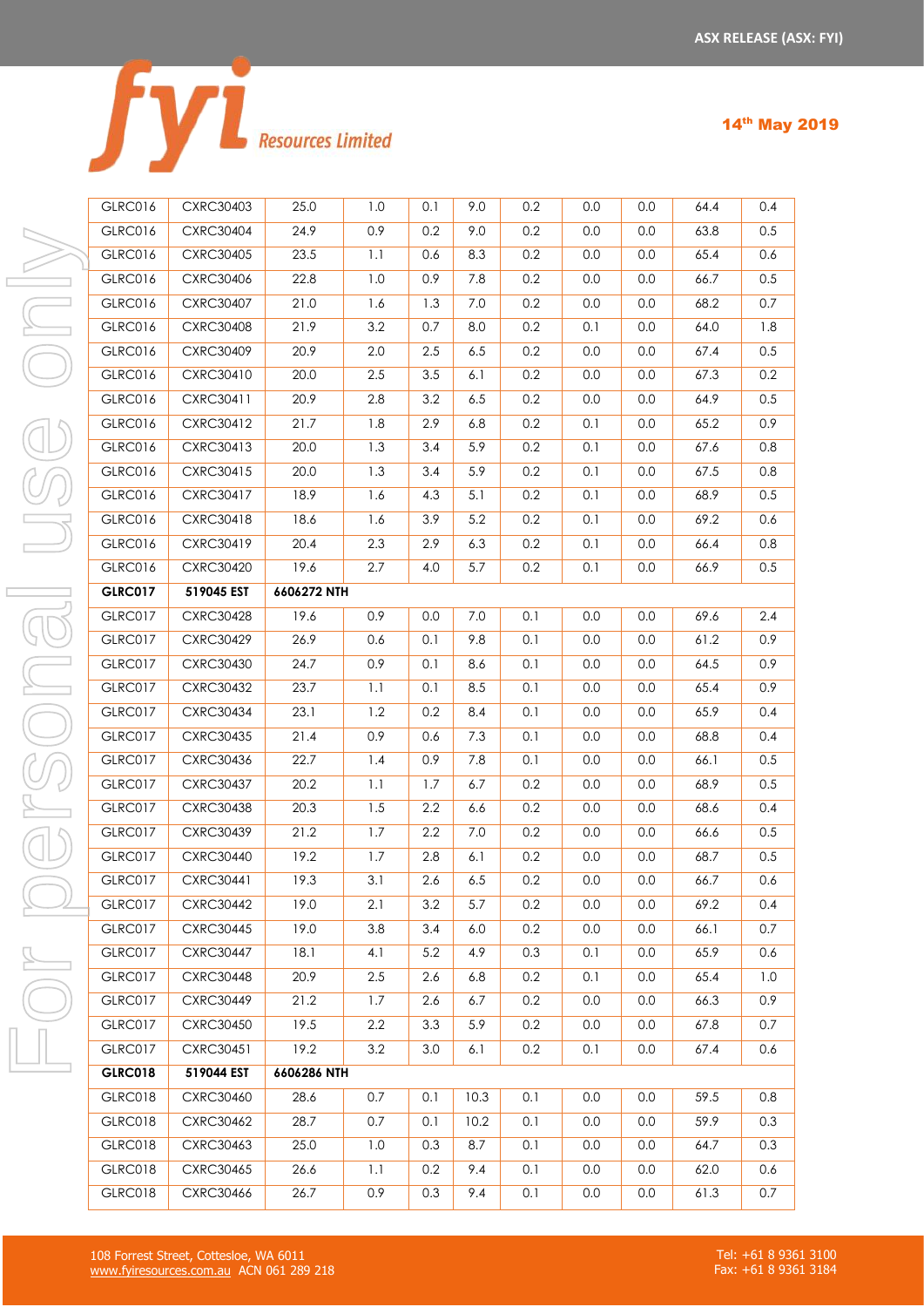|  | <b>Resources Limited</b> |
|--|--------------------------|

|  |  | 14th May 2019 |
|--|--|---------------|
|--|--|---------------|

| <b>GLRC018</b> | <b>CXRC30467</b> | 26.0        | 1.0 | 0.4 | 9.0  | 0.1 | 0.0 | 0.0 | 62.7 | 0.5 |
|----------------|------------------|-------------|-----|-----|------|-----|-----|-----|------|-----|
| <b>GLRC018</b> | <b>CXRC30468</b> | 24.4        | 0.9 | 0.9 | 8.2  | 0.1 | 0.0 | 0.0 | 64.3 | 0.5 |
| <b>GLRC018</b> | <b>CXRC30469</b> | 19.9        | 1.2 | 1.8 | 6.3  | 0.1 | 0.0 | 0.0 | 70.0 | 0.4 |
| GLRC018        | <b>CXRC30470</b> | 21.7        | 1.9 | 2.4 | 6.9  | 0.2 | 0.0 | 0.0 | 65.7 | 0.5 |
| <b>GLRC018</b> | CXRC30471        | 18.5        | 3.3 | 2.5 | 5.7  | 0.2 | 0.1 | 0.0 | 68.6 | 0.5 |
| <b>GLRC018</b> | <b>CXRC30472</b> | 19.0        | 2.6 | 2.5 | 5.9  | 0.2 | 0.0 | 0.0 | 68.5 | 0.5 |
| <b>GLRC018</b> | <b>CXRC30473</b> | 18.9        | 3.0 | 2.0 | 6.4  | 0.2 | 0.0 | 0.0 | 68.3 | 0.6 |
| <b>GLRC018</b> | <b>CXRC30474</b> | 22.6        | 2.3 | 2.3 | 7.5  | 0.2 | 0.0 | 0.0 | 64.3 | 0.5 |
| GLRC018        | <b>CXRC30475</b> | 21.6        | 3.0 | 2.2 | 7.3  | 0.2 | 0.0 | 0.0 | 64.6 | 0.4 |
| <b>GLRC018</b> | <b>CXRC30478</b> | 21.6        | 5.9 | 1.9 | 7.8  | 0.2 | 0.1 | 0.0 | 61.5 | 0.4 |
| CXWB1          | 519159 EST       | 6606342 NTH |     |     |      |     |     |     |      |     |
| CXWB1          | <b>CXRC30485</b> | 22.8        | 0.7 | 0.3 | 8.2  | 0.2 | 0.0 | 0.0 | 66.2 | 1.2 |
| CXWB1          | <b>CXRC30486</b> | 24.0        | 0.9 | 0.3 | 8.5  | 0.2 | 0.0 | 0.0 | 64.7 | 0.9 |
| CXWB1          | <b>CXRC30487</b> | 23.8        | 0.9 | 0.6 | 8.3  | 0.2 | 0.0 | 0.0 | 64.8 | 1.0 |
| CXWB1          | <b>CXRC30488</b> | 22.7        | 0.9 | 1.6 | 7.5  | 0.2 | 0.0 | 0.0 | 66.0 | 0.9 |
| CXWB1          | <b>CXRC30489</b> | 22.6        | 0.9 | 2.6 | 7.1  | 0.2 | 0.0 | 0.0 | 65.1 | 0.9 |
| CXWB1          | <b>CXRC30490</b> | 22.2        | 0.9 | 3.2 | 6.6  | 0.2 | 0.0 | 0.0 | 65.8 | 0.8 |
| CXWB1          | CXRC30491        | 19.0        | 0.9 | 4.5 | 5.1  | 0.2 | 0.0 | 0.0 | 69.5 | 0.7 |
| CXWB1          | <b>CXRC30492</b> | 22.6        | 0.9 | 2.8 | 6.9  | 0.2 | 0.0 | 0.0 | 65.6 | 0.9 |
| CXWB1          | CXRC30493        | 19.0        | 0.9 | 4.6 | 4.9  | 0.2 | 0.0 | 0.0 | 69.0 | 0.6 |
| CXWB1          | <b>CXRC30494</b> | 21.3        | 0.8 | 3.2 | 6.3  | 0.2 | 0.0 | 0.0 | 67.1 | 0.7 |
| CXWB1          | <b>CXRC30495</b> | 19.6        | 0.9 | 4.5 | 5.1  | 0.2 | 0.1 | 0.0 | 68.6 | 0.7 |
| CXWB1          | CXRC30496        | 21.5        | 1.0 | 3.8 | 6.2  | 0.2 | 0.1 | 0.0 | 66.0 | 0.9 |
| CXWB3          | 518663 EST       | 6605795 NTH |     |     |      |     |     |     |      |     |
| CXWB3          | <b>CXRC30497</b> | 31.3        | 1.8 | 0.1 | 11.6 | 0.2 | 0.0 | 0.0 | 53.2 | 1.3 |
| CXWB3          | <b>CXRC30498</b> | 31.3        | 0.8 | 0.1 | 11.3 | 0.3 | 0.0 | 0.0 | 54.8 | 1.1 |
| CXWB3          | <b>CXRC30499</b> | 29.5        | 0.9 | 0.2 | 10.5 | 0.2 | 0.0 | 0.0 | 57.6 | 1.0 |
| CXWB3          | <b>CXRC30500</b> | 28.8        | 0.8 | 0.3 | 10.1 | 0.2 | 0.0 | 0.0 | 58.2 | 1.3 |
| CXWB3          | CXRC30501        | 27.6        | 3.3 | 0.2 | 10.1 | 0.2 | 0.1 | 0.0 | 57.2 | 1.4 |
| CXWB3          | <b>CXRC30502</b> | 28.5        | 0.8 | 0.2 | 10.1 | 0.2 | 0.1 | 0.0 | 58.4 | 1.5 |
| CXWB3          | <b>CXRC30503</b> | 27.8        | 0.8 | 0.2 | 9.8  | 0.2 | 0.0 | 0.0 | 59.4 | 1.3 |
| CXWB3          | <b>CXRC30504</b> | 29.7        | 0.6 | 0.2 | 10.7 | 0.1 | 0.0 | 0.0 | 57.3 | 1.3 |
| CXWB3          | <b>CXRC30505</b> | 26.1        | 0.8 | 0.3 | 9.2  | 0.1 | 0.0 | 0.0 | 61.7 | 1.4 |
| CXWB3          | <b>CXRC30506</b> | 21.8        | 0.8 | 0.3 | 7.6  | 0.1 | 0.1 | 0.0 | 68.1 | 1.0 |
| CXWB3          | <b>CXRC30507</b> | 27.9        | 0.6 | 0.3 | 9.8  | 0.1 | 0.1 | 0.0 | 59.2 | 1.7 |
| CXWB3          | <b>CXRC30508</b> | 26.6        | 0.6 | 0.4 | 9.3  | 0.1 | 0.1 | 0.0 | 60.9 | 1.5 |
| CXWB3          | <b>CXRC30509</b> | 30.6        | 0.5 | 0.3 | 10.8 | 0.1 | 0.1 | 0.0 | 56.1 | 1.4 |
| CXWB3          | CXRC30510        | 29.8        | 0.5 | 0.4 | 10.5 | 0.1 | 0.0 | 0.0 | 57.6 | 1.1 |
| CXWB3          | CXRC30511        | 31.4        | 0.5 | 0.3 | 11.2 | 0.1 | 0.0 | 0.0 | 55.5 | 0.9 |
| CXWB3          | CXRC30512        | 24.1        | 0.7 | 1.3 | 8.2  | 0.1 | 0.0 | 0.0 | 63.5 | 1.7 |
| CXWB3          | CXRC30513        | 28.2        | 0.6 | 1.9 | 9.5  | 0.2 | 0.1 | 0.0 | 57.8 | 1.4 |
| CXWB3          | CXRC30514        | 25.1        | 0.6 | 2.5 | 8.1  | 0.2 | 0.1 | 0.0 | 61.2 | 1.8 |